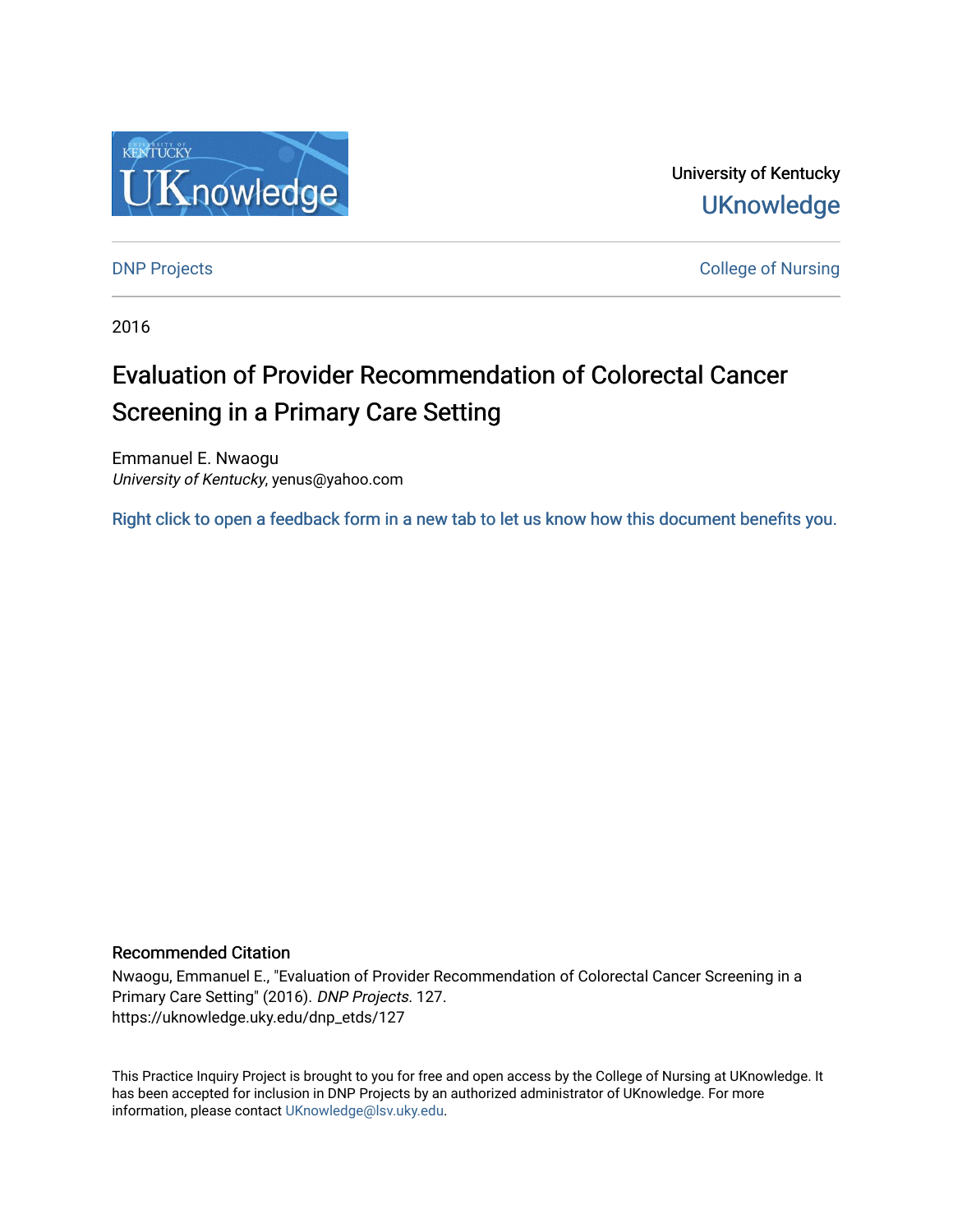### Running head: EVALUATION OF PROVIDER RECOMMENDATION OF COLORECTAL

Evaluation of Provider Recommendation of Colorectal Cancer in a Primary Care Setting

Emmanuel E Nwaogu, BSN, RN

 University of Kentucky College of Nursing Spring, 2016

Sharon Lock, PhD, APRN- Committee Chair Julianne Ossege, PhD, APRN- Committee Member Martin Ozor, MD –Clinical Mentor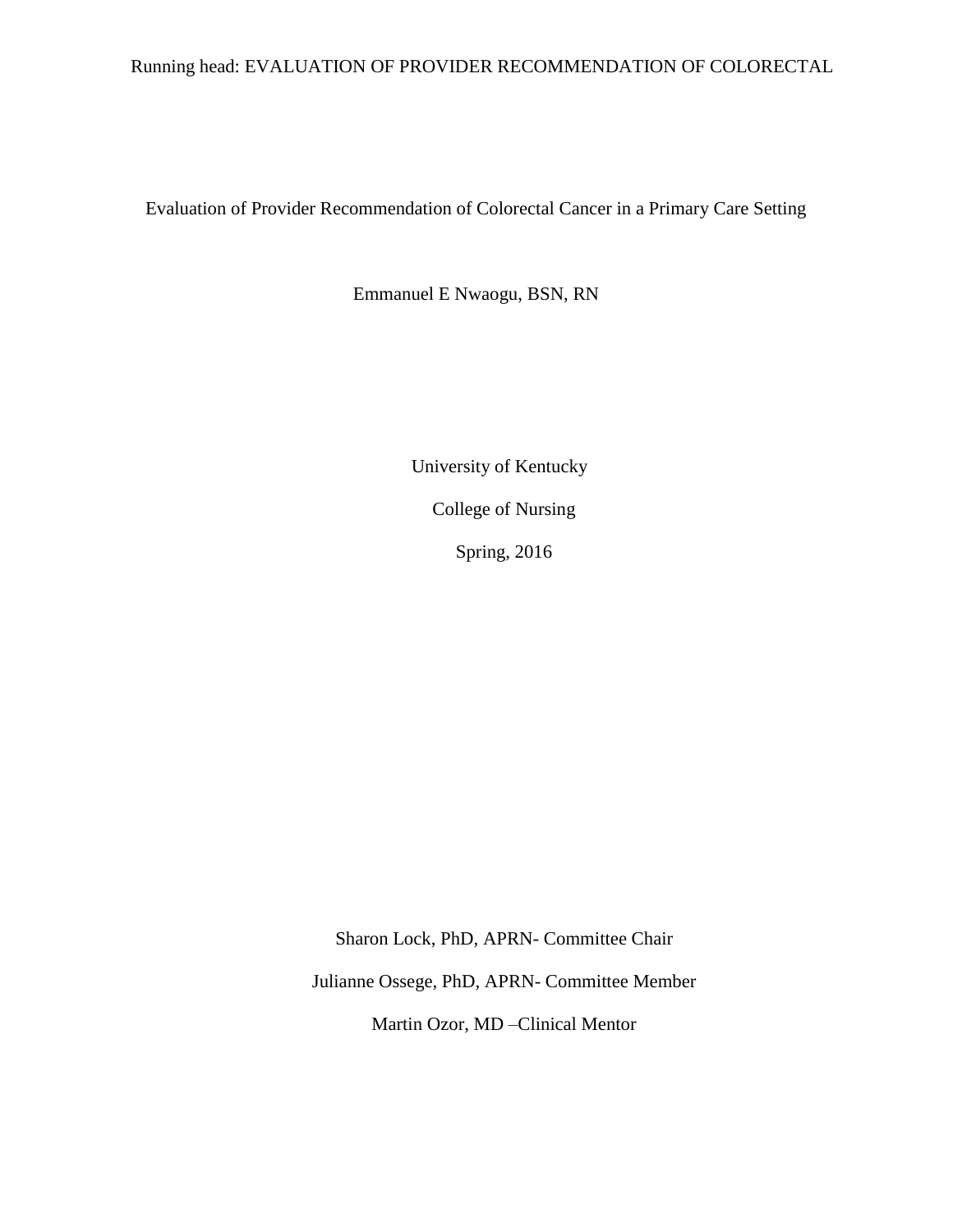## Acknowledgement

I want to use this opportunity to thank Dr. Sharon Lock and Dr Julie Ossege for their invaluable contribution towards the development of this practice inquiry project. I also want to thank Dr Amanda Wiggins for her statistical expertise in running all the statistical analysis for this project. I also want to use this opportunity to thank my family and friends for their support throughout this program.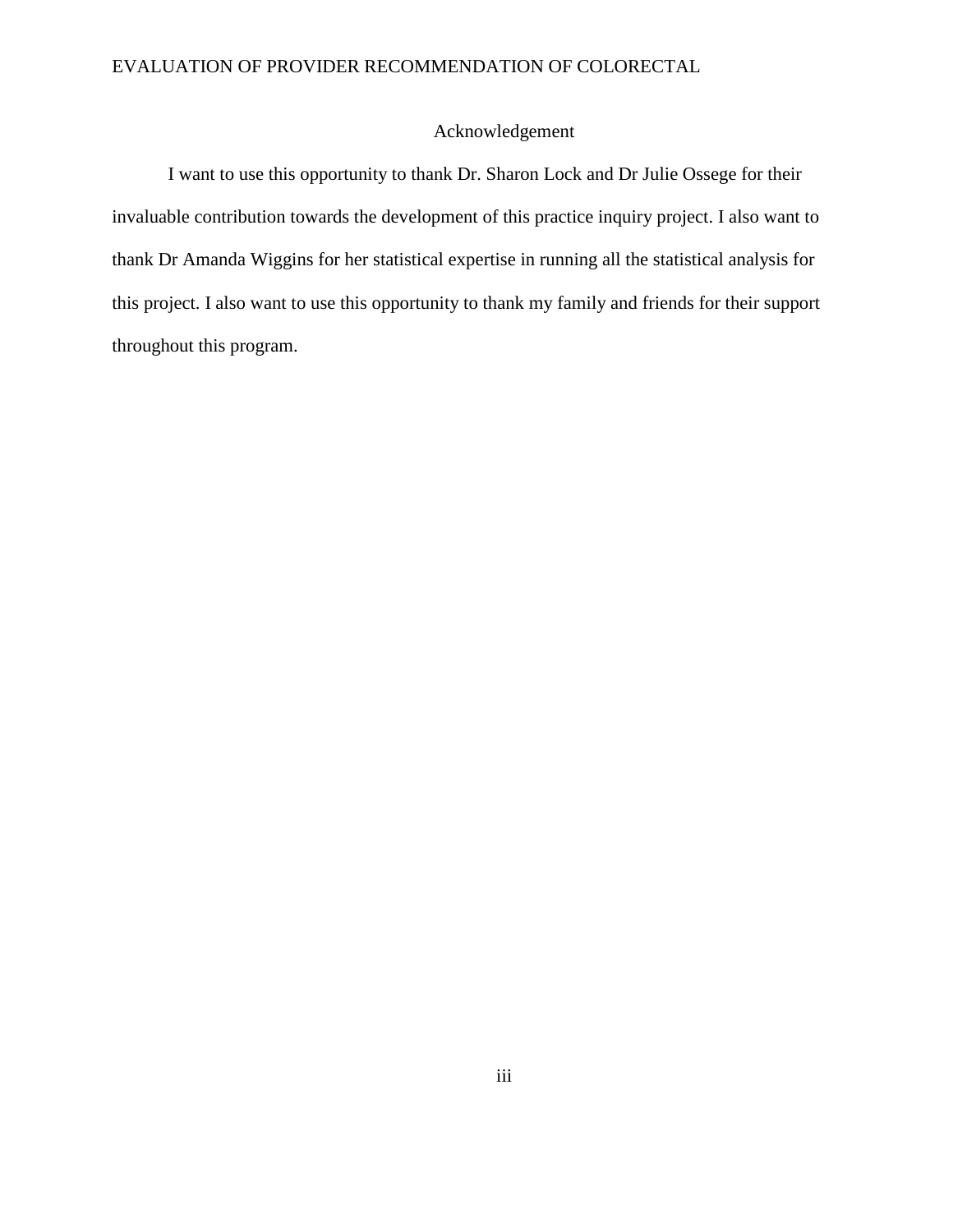### Table of Contents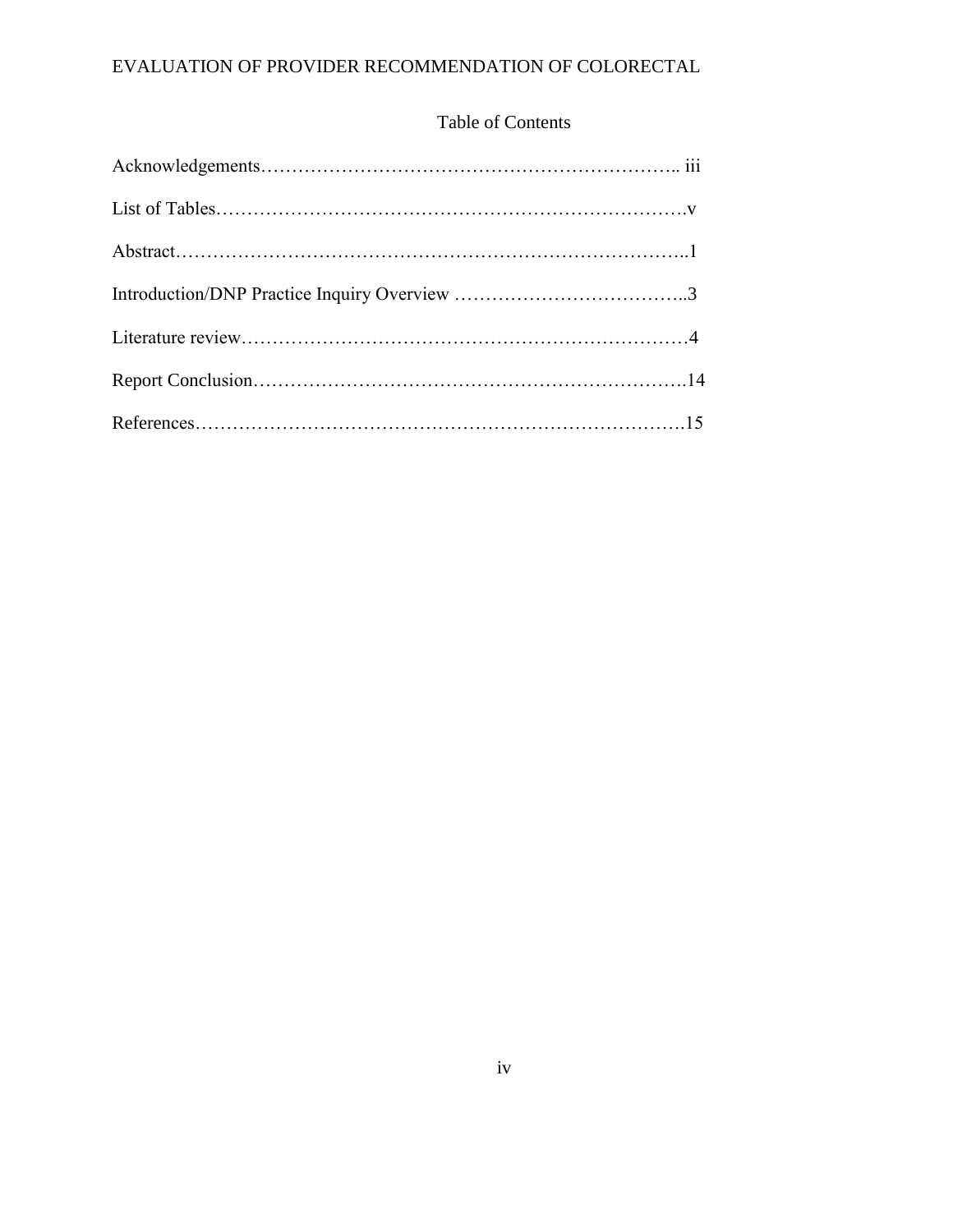# List of Tables

|  |  |  | Table 1 --- Demographic and clinical characteristics of the study sample19 |  |  |  |
|--|--|--|----------------------------------------------------------------------------|--|--|--|
|--|--|--|----------------------------------------------------------------------------|--|--|--|

# Table 2----. Comparison of CRC screening recommendation by ethnicity and sex…….20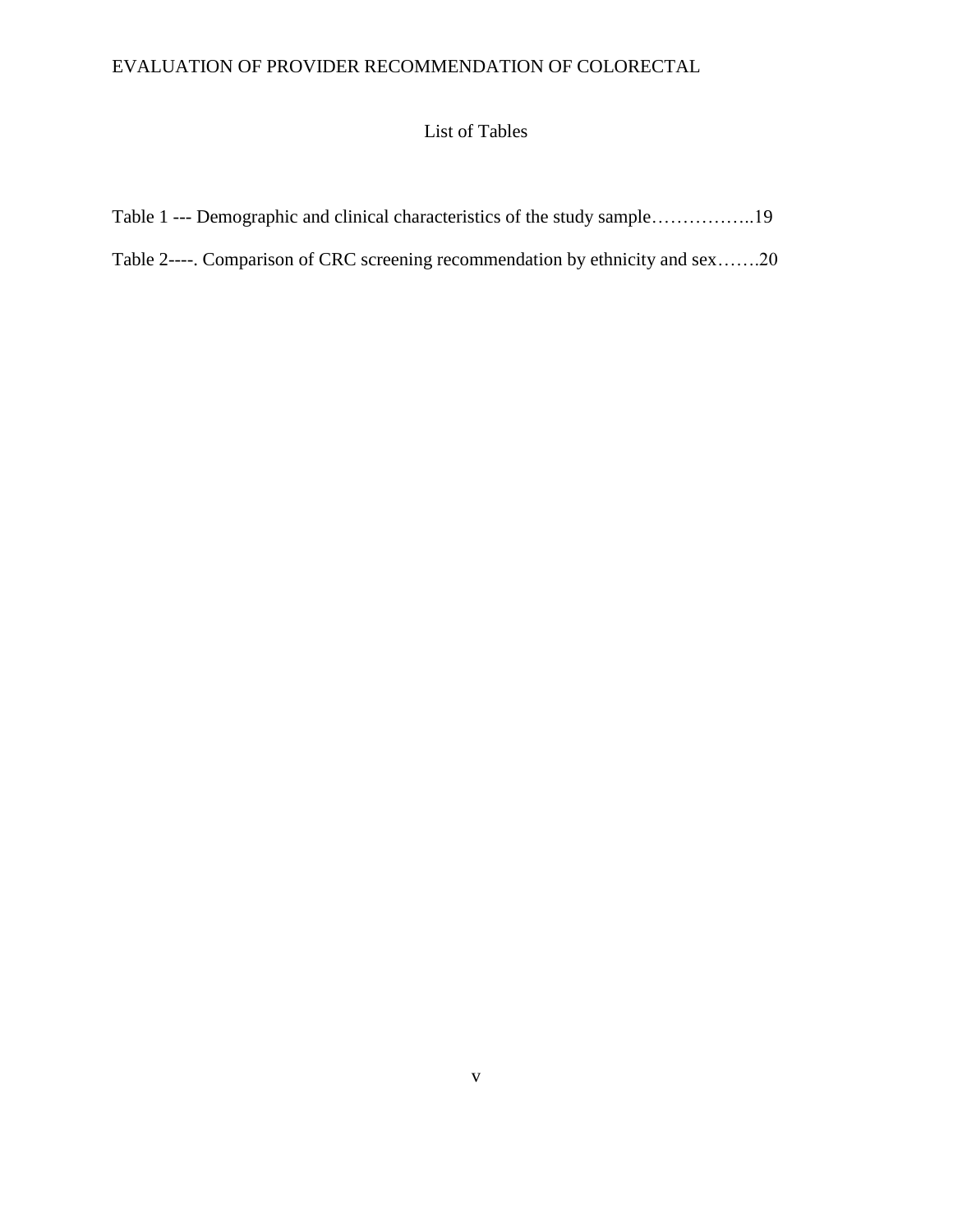#### Abstract

**Objectives:** The overall objective of this practice inquiry project was to evaluate whether providers in a primary care clinic in Louisville, KY were following the United States Preventive Services Task Force (USPSTF) screening guidelines regarding colorectal cancer for patients aged 50 -75. The study examined the types of screening recommended, and whether completion of screening was documented in the medical record. Finally in this study, provider recommendation for Colorectal Cancer Screening (CRC) was evaluated to determine if types of screening recommended, and documentation varied based on the ethnicity of the patients. **Methods**: This was a descriptive study using a retrospective chart review of patient medical records (n= 200) in a primary care office located in Louisville, Kentucky. Charts were reviewed and data collected for male and female patients ages 50-75, who were seen in the primary care office between January 1, 2015 and December 31, 2015. Data was also collected and charts examined on whether CRC screening was recommended, the type of screening that was recommended, whether recommendation was based on ethnicity, and whether completion of screening was documented.

**Results**: There was no statistically significant difference in gender by CRC screening recommendation. According to the data, females were as likely to be recommended for CRC screening as their male counterparts. There was no statistically significant relationship between ethnicity and the recommendation of CRC screening. The data did reveal however, that the providers overwhelmingly chose to recommend one type of screening (colonoscopy) over the other types of screening, (e.g., Fecal Occult Blood, Fecal immunochemical test, Cologuard, Flexible sigmoidoscopy). This might be due to the high predictive value of colonoscopy compared to the other types of CRC screening processes. Also the data revealed that, while there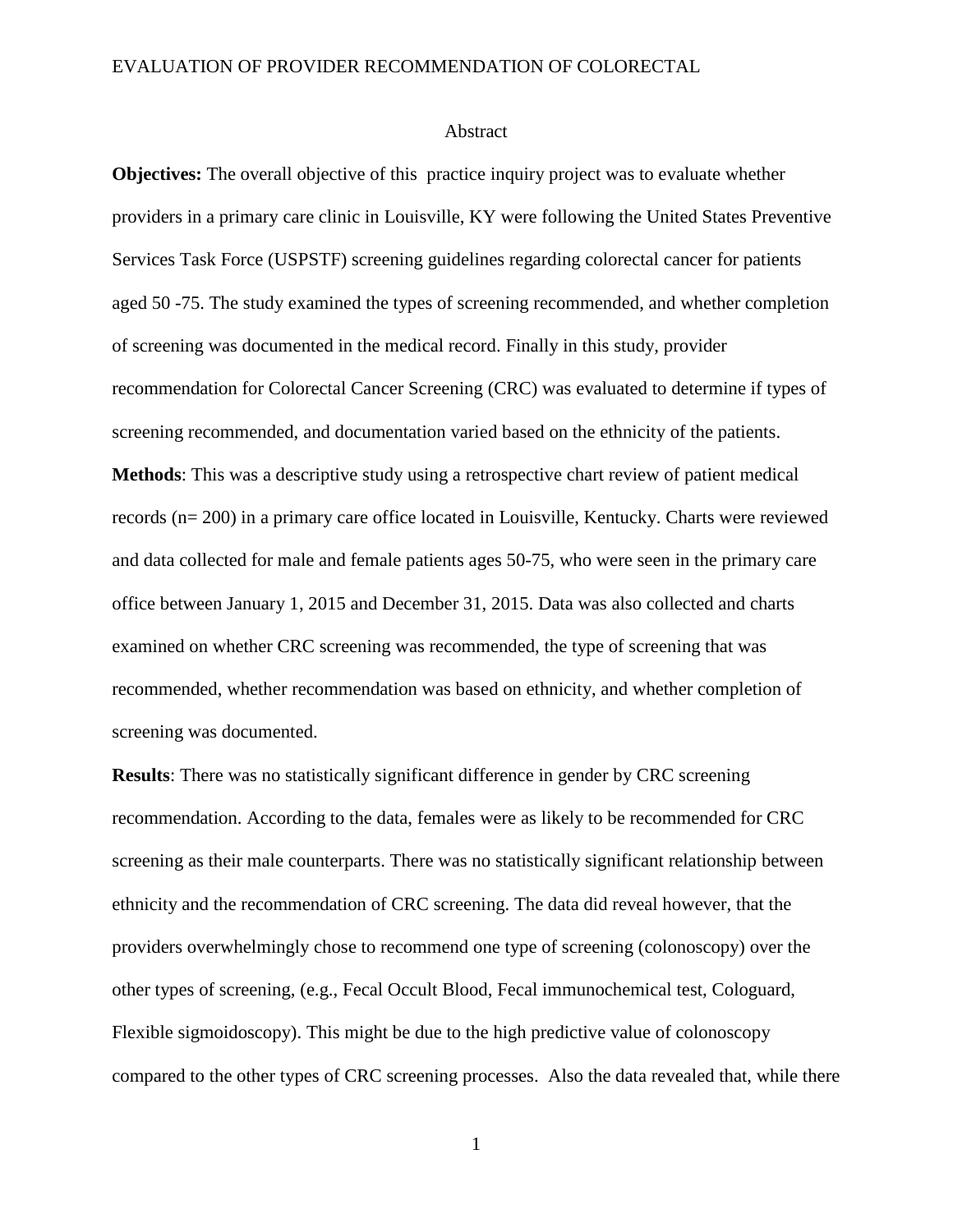was no statistically significant difference by age (p=.52), those recommended for CRC screening were slightly older. (Mean=59.1) as compared to those not recommended 56.6 for screening. This is older than what USPSTF recommends.

**Conclusion**: In this clinic, providers were as likely to recommend CRC screening for women as for men. In addition, the CRC screening did not differ based on race or ethnicity.

Notwithstanding, it was apparent that younger patients were not screening for CRC at the same rate compared to the older patients. There is need for provider improvement in recommendation of CRC screening for the patients starting at age 50, in line with the USPSTF guidelines. This is critical as new research has found colon cancer rates rising among individuals under 50.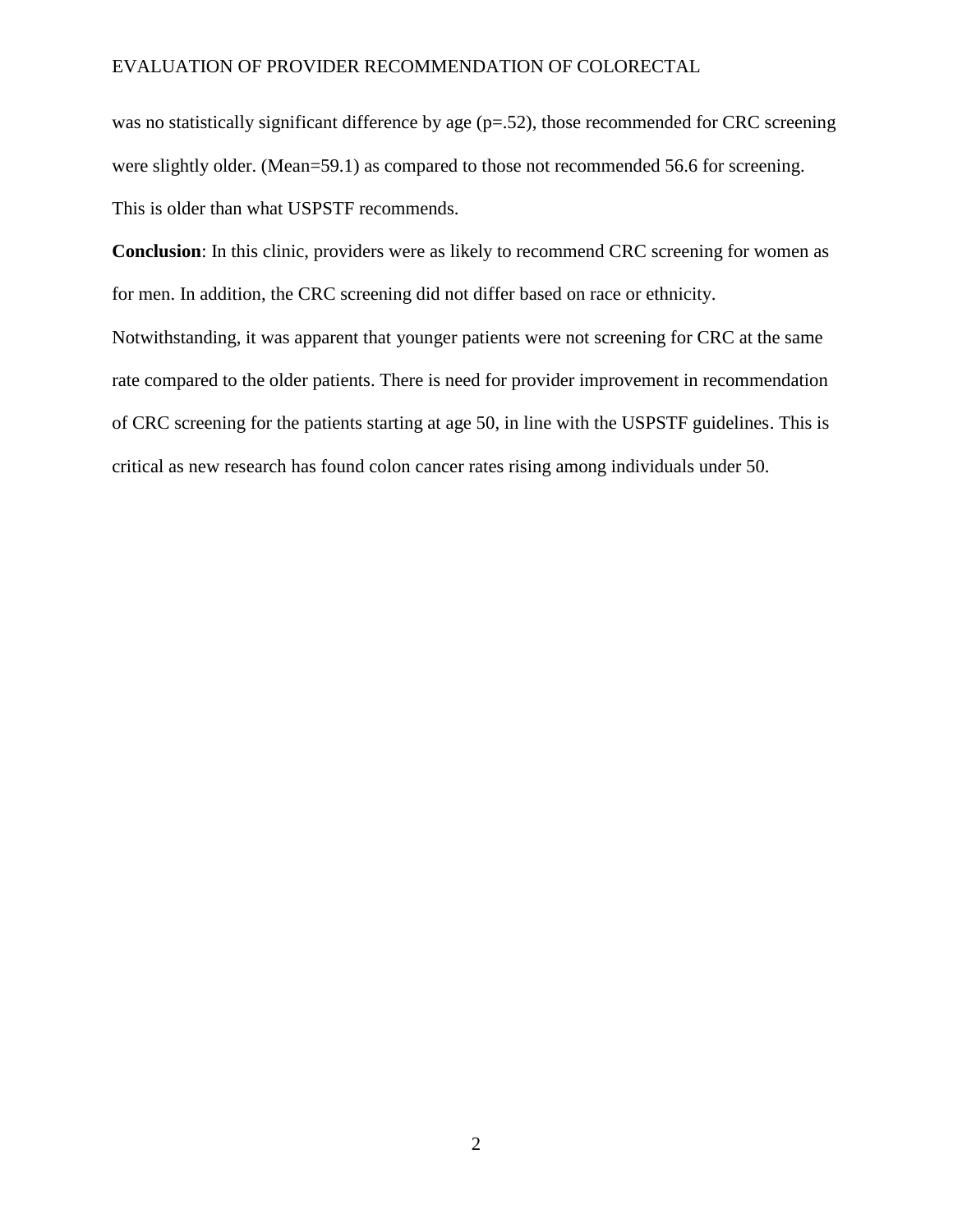#### **Introduction**

 According to the Centers for Disease Control and Prevention (CDC), cancer is one of the leading causes of death in our society today. Mortality from colorectal cancer (CRC) is declining, yet it remains the second-leading cause of cancer death and the third most common cancer in men and women in the United States (CDC, 2015). The best news about colorectal cancer is the knowledge that it can be prevented or cured if detected in the early stages. An estimated 150,000 people are diagnosed annually, and 50,000 of them die from the disease within 5-10 years of diagnosis (Freedman, Slattery, & Ballard-Barbash, 2009). The American Cancer Society also estimates that 134,490 new cases of colorectal cancer will be diagnosed in women and men, and that 49,190 women and men will die from this disease in 2016 (MacBride, Pruthis, & Bevers, 2012). Screening of average-risk men and women aged 50 to 75 years is recommended by the U.S Preventive Services Task Force (USPSTF), because early detection of high-risk neoplasm, adenomas and cancers is associated with decreased CRC incidence and mortality (Djenaba, King, Miller, & Richardson, 2012: National Cancer Institute, 2015). Colorectal cancer can be prevented by screening, and early detection is crucial in its prevention and management. The cost of treating this disease is enormous and is expected to increase by 78% by the year 2020 (American Cancer Society, 2011). Screening for colorectal cancer has been shown to be a high impact cost-effective service (Maciosek, Coffield, & Flottemesch, 2010). To meet the mandates of Healthy People 2020 (2016), there is need to advocate for screening of this preventable disease.

 The purpose of this project was to determine if there were any differences in the rate of provider adherence to recommendations for colorectal cancer screening based on ethnicity.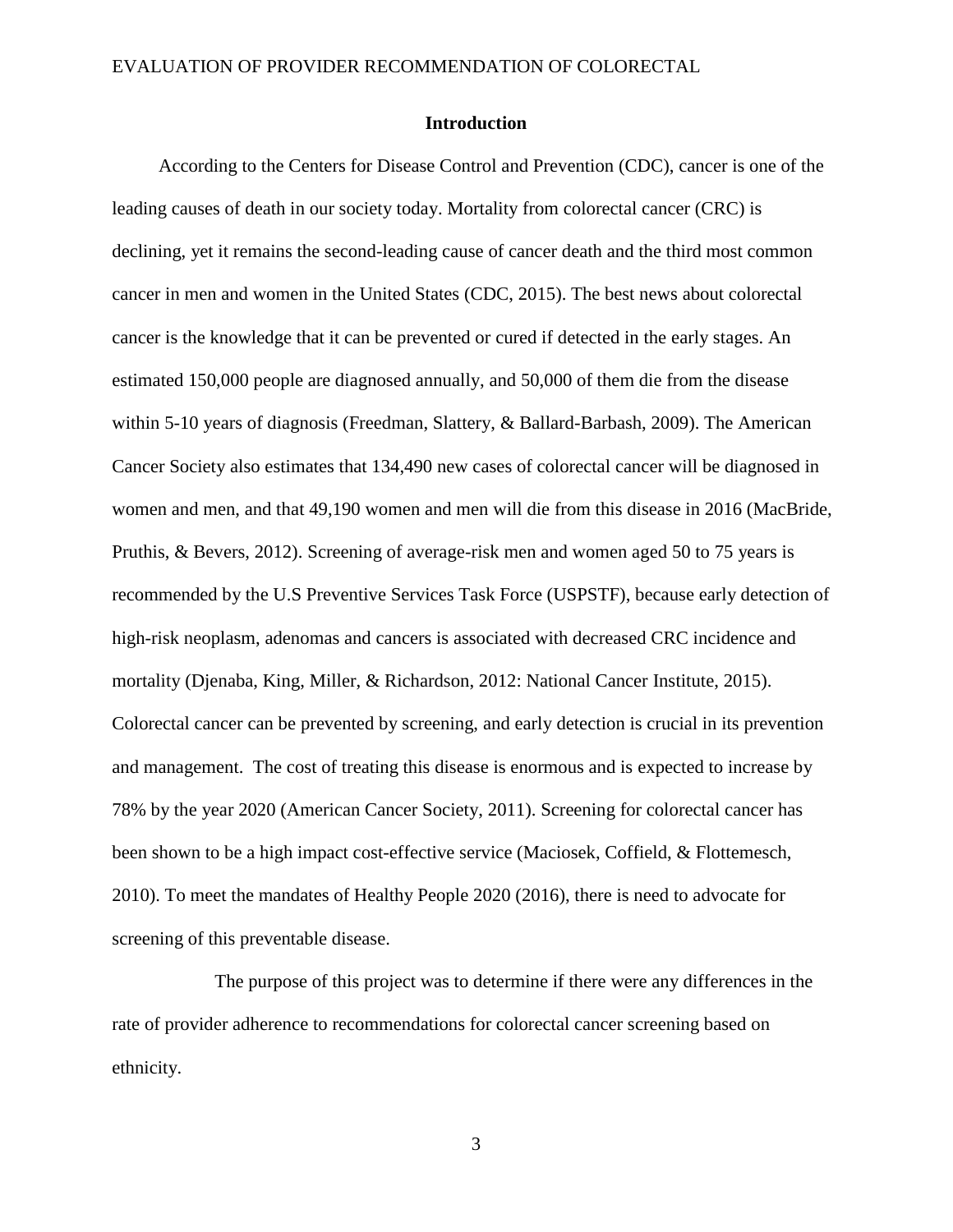- 1. Determine if providers are adhering to USPSTF guidelines for recommending colorectal cancer screening.
- 2. Determine which types of colorectal cancer screening are recommended.
- 3. Determine if there is documentation that colorectal cancer screening was done.
- 4. Compare provider recommendation to obtain colorectal cancer screening, the type of screening recommended, and documentation that the screening was done by ethnicity.

#### **Background/Literature Review**

 Kentucky ranks third highest in the nation for mortality from colorectal cancer (19.4 per 100,000) compared to the national average (16.3 per 100,000). The 2012 screening rate for Kentucky was 65.9% which is slightly below the national rate of 67.3% (Kentucky Department of Public Health 2012-2013). However, there has been an increase in the screening rates for colorectal cancer in Kentucky from 35% in 1999 to 66% in 2012 (Knight et al., 2015). This is an encouraging trend, however the same is not true among the African American population in Kentucky. The incidence rate of colorectal cancer in the African American population is 74.4 per 100,000 men, 54.0 per 100,000 women, and the mortality rate is 30.1per 100,000 men and 22.7 per 100,000 women. The screening rate for the African American population in general is 63%. (American Cancer Society, 2014-2016).

 There is need to increase the screening rate amongst the African American community in the state (Knight et al., 2015) because colorectal cancer rates in Kentucky are highest in black men and women. In addition, the highest age-adjusted state mortality rates for black men are more than 50% higher than those for white men. (American Cancer Society, 2014-2016).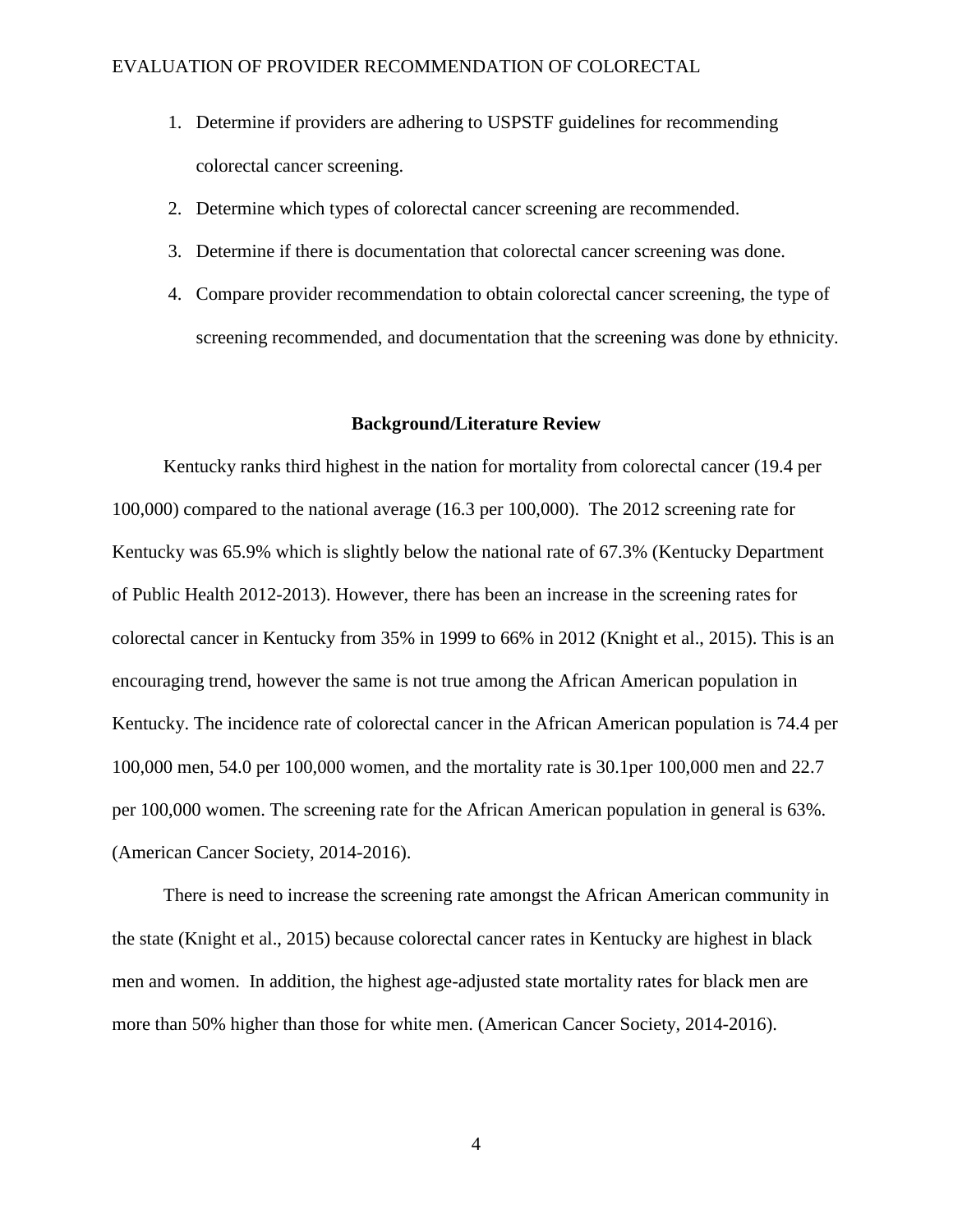The U.S Preventive Services Task Force (USPSTF) developed a screening guideline for colorectal cancer. The guideline was published in 2002, and was revised in 2008 and just recently updated in 2016. The 2002 guideline recommended screening for colorectal cancer, for average-risk adults aged 50 years and older. The revision by USPSTF in 2008 recommends screening for colorectal cancer beginning at the age of 50 and continuing until the age of 75. The testing or screening methodologies recommended are:

- i) flexible sigmoidoscopy every 5 years
- ii) Fecal occult blood testing (FOBT) every year with high sensitivity guaiac or FIT test.
- iii) Colonoscopy every 10 years.
- iv) Fecal immunochemical test (Fit) every year.

 The new revision in 2016, recommends routine screening for CRC starting at age 50 and continuing until age 75 years. It did not specify any testing modalities, rather it stressed the importance of CRC screening, noting that screening for colorectal cancer is a substantially underused preventative health strategy in the United States (Bobbins-Domingo, 2016). In addition, the USPSTF recommended screening for individuals age 76 to 85 who had not been screened previously, and without any comorbid conditions as long as the provider's clinical judgement is that it is in the patients' best interest. (USPSTF, 2016). Other CRC screening modalities that are routinely done are fecal immunochemical tests (FIT), and cologuard, double contrast barium enema**,** multi-target stool DNA test, and CT colonography (Smith, Andrews, Brooks, DeSantis, Fedewa, et. al., 2016)

 Routine screening is a major factor in colorectal cancer prevention (American Cancer Society, 2011-2013). Research has shown that African Americans aged 50 and above are less likely to be screened than Caucasians of the same age. This has created disproportionate health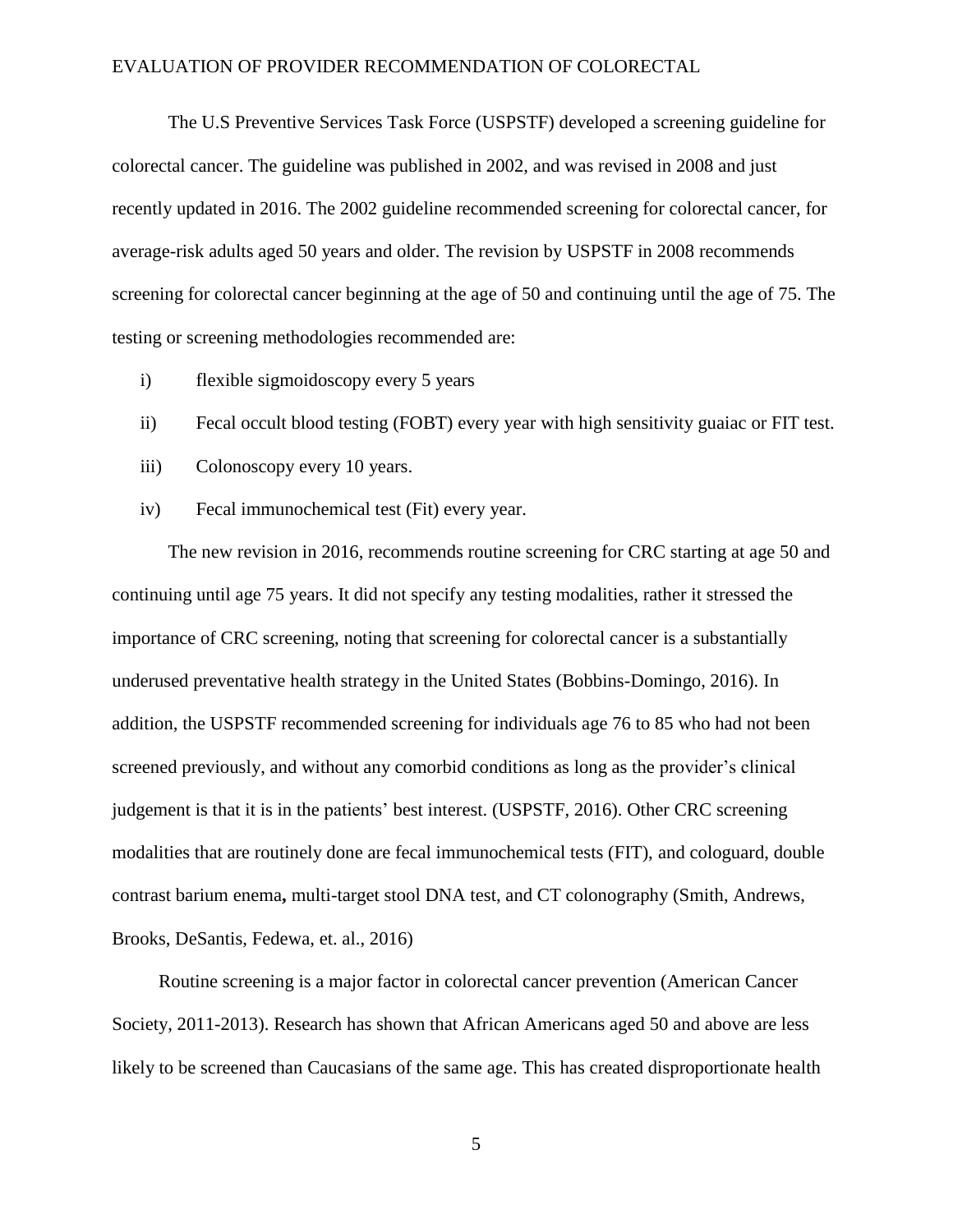disparities burden on this minority group (CDC, 2010; Holden, D.J et al. 2010). Lack of physician recommendation is one of the frequently cited reasons patients do not screen for CRC (Ahmed, Pelletier, Winter, & Albatineh, 2013; Knight, et. al., 2015).

 The State of Kentucky has focused on increasing the prevention and early diagnosis of colorectal cancer, by enacting legislation and supporting initiatives that will increase the number of persons screened for colorectal cancer in the state. These measures are intended to increase colorectal cancer screening in the state, thereby reducing the morbidity, mortality and the cost of treating the disease in the commonwealth (KRS. 214.540, KRS. 214.542, and KRS.214.544)

 Increasing the number of African Americans who are routinely screened for colorectal cancer will reduce the mortality rate from colorectal cancer in this population. There are many possible barriers for the low screening rates in the African American demographic. Barriers include economic constraints, lack of proper/adequate insurance, education, sheer indifference, and lack of provider recommendation (Knight, et. al., 2015). Other barriers to colorectal cancer screening noted in the literature are lack of symptoms by the patient, potential embarrassment or discomfort, and fear of finding cancer (American Cancer Society, 2011: Holden, Jonas, & Porterfield, 2010). This project will focus and evaluate provider recommendations for CRC screening in a primary care setting.

 One of the ways a provider develops a health promotion plan for his/her patients is to become knowledgeable about the common or current practice guidelines for preventative health screenings. These guidelines when followed by the provider, encourage the patient to adopt a health maintenance approach to their overall health outcome. CRC screening guidelines are the preventative screening measures developed by the USPSTF and other organizations, which the provider should offer to average at risk patients. The primary care provider is in a unique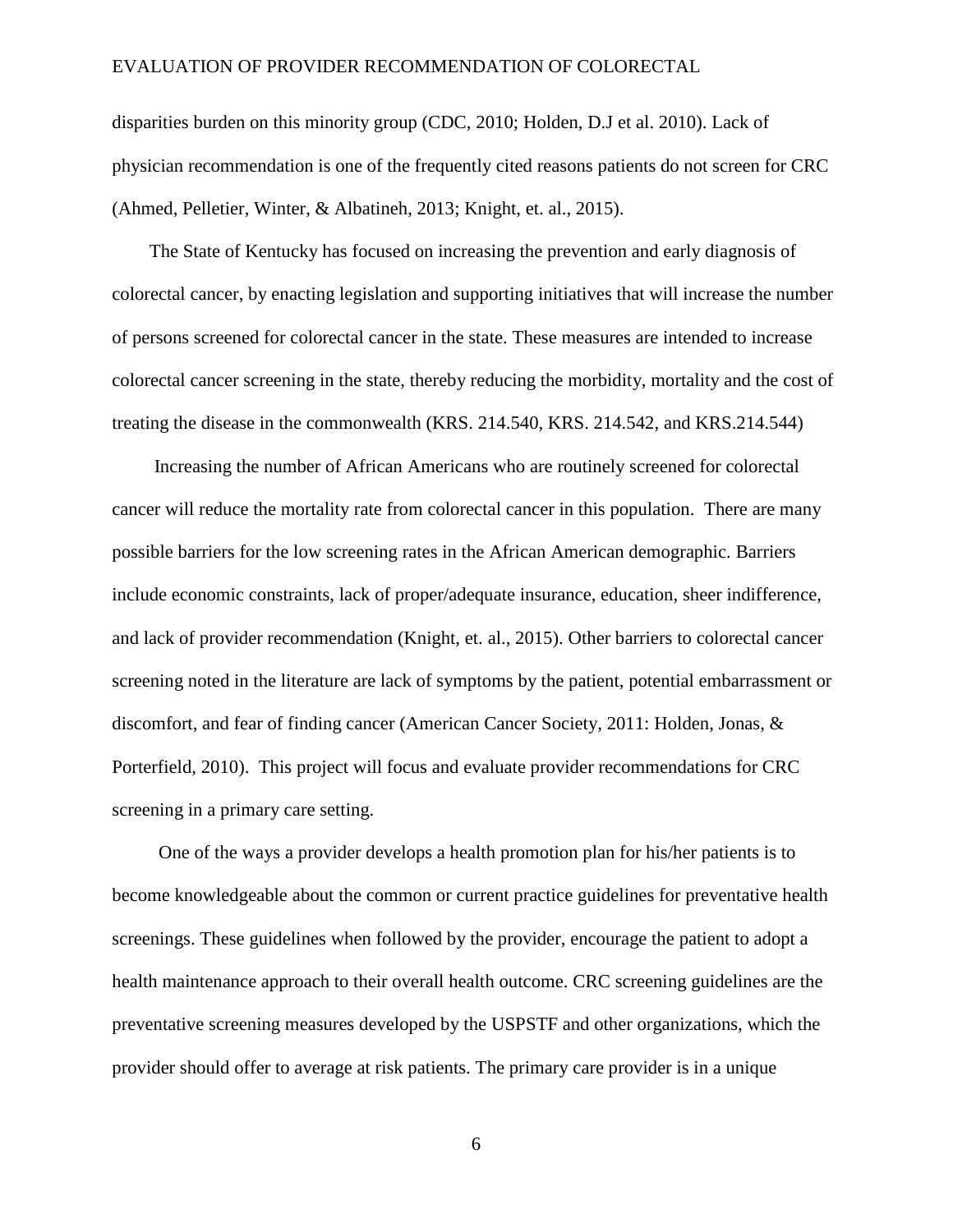position to contribute to overall health of the patient by recommending the relevant screenings when due. Considering the influence and impact a provider has on whether a patient screens for colorectal cancer, there is need to examine if they are following the guidelines and recommending the relevant screenings.

 There is documented evidence that patients are likely to screen for colorectal cancer as long as there is a recommendation from the provider. Provider recommendation for CRC screening has been considered a strong predictor of screening amongst patients (Feldstein et al., 2012, p. 198). However, data also exists that shows provider recommendation for CRC may be influenced by the patients' age and comorbidities, (Haggstrom, Klabunde, Smith, & Yuan, 2012), lack of agreement on the type of screening preferred by the patient and the one prescribed by the provider, (Hawley et al., 2012).

#### **Methods**

#### **Study Design**

This study used a retrospective chart review of patient medical records to determine provider adherence to the USPSTF screening guidelines for CRC, and whether there were differences based on ethnicity. Charts were reviewed to determine if the providers were recommending CRC screening for the appropriate age groups of all patients that received services in the clinic based on the USPSTF guideline, and type of screening recommended. Records were also reviewed to determine if CRC screening had been completed and documented. Rate, type of colorectal cancer screening and documentation that CRC screening was done, was then compared by ethnicity.

 Charts were reviewed by first looking at the health maintenance tab to see if the required health screenings were documented as done. If there was no record of the screening in the health maintenance tab, the referral and surgery tabs were reviewed to see if there was a referral for the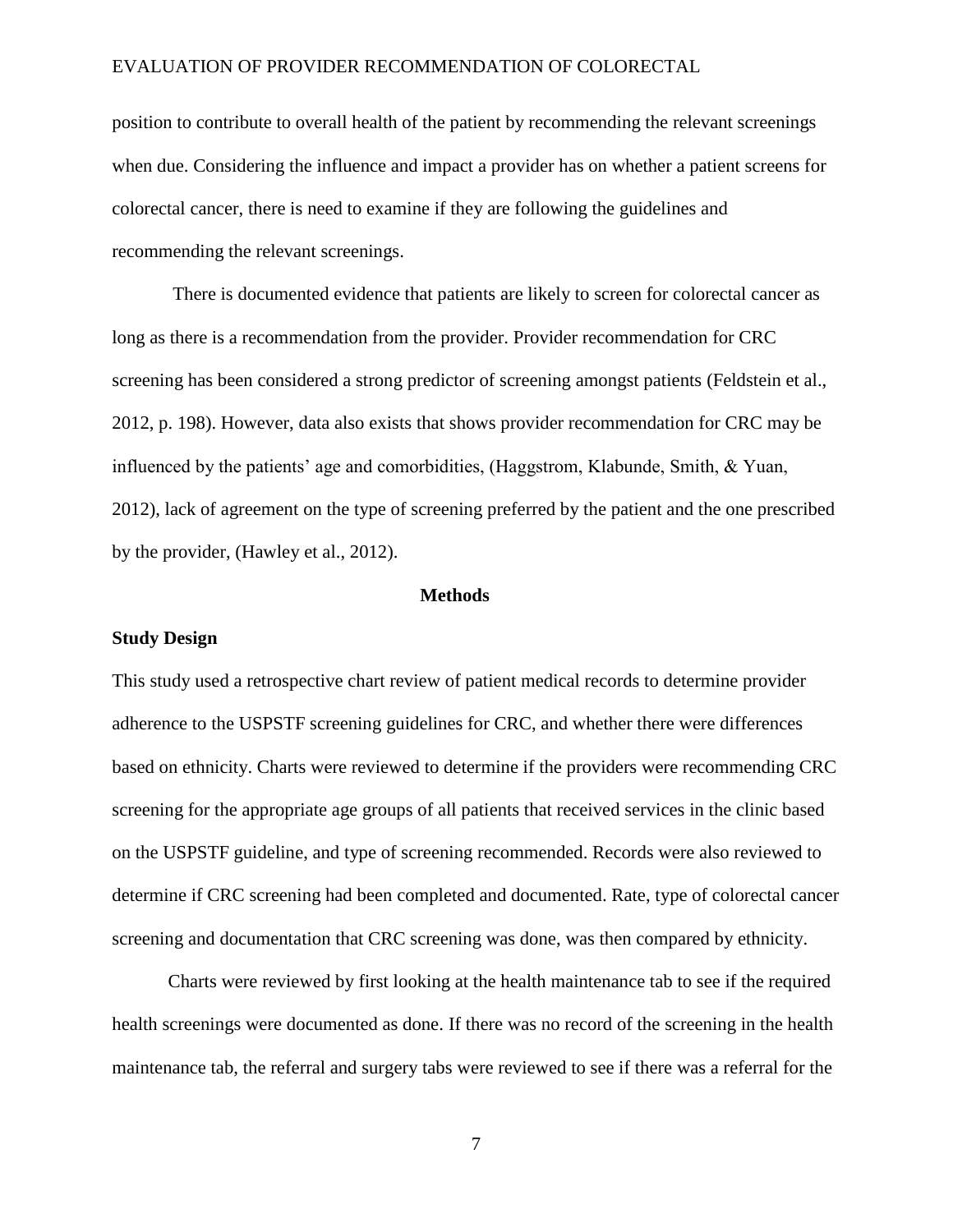screening documented in those tabs. Most of the time it took a complete review of the patients office visit starting when they reached age 50 years, going through referrals and surgery notes to find the documentation of colorectal cancer screening recommendation. Even when there was documentation of CRC screening, it was difficult to determine if that was their second screening or not, though if they were in their 50s it may be their first.

#### **Study Permission**.

 Permission for this practice inquiry project were twofold. First, an application for the study was made to the University of Kentucky Institutional Review Board (IRB), and permission was granted by certificate No. 16-0478-P1G. Secondly, another permission for the study site (clinic), and was granted by the Norton Healthcare Office of Research Administration (NHORA) approval letter No. 16-N0134. Since this study was a retrospective chart review, the data that was examined was stripped of any patient identifiable personal information. However, to preserve confidentiality, the data was recorded in a crosswalk table and spreadsheet, and stored in the Primary Investigators (PI) identity authenticated secure firewall protected folder at Norton Healthcare. Since the study involved no more than minimal risk, the informed consent was waived by the IRB. No patient identifiable information was extracted during data collection, and none was in the data that was statistically analyzed.

#### **Inclusion and Exclusion Criteria**

Inclusion criteria were males and female patients, age 50 to 75, who were seen in the clinic between January 1, 2015 and December 31, 2015. Exclusion criteria, were any patient not within the age limit of 50-75 and not seen in the clinic between January 1, 2015 and December 31, 2015. A random sample of the charts from the EPIC medical record system of existing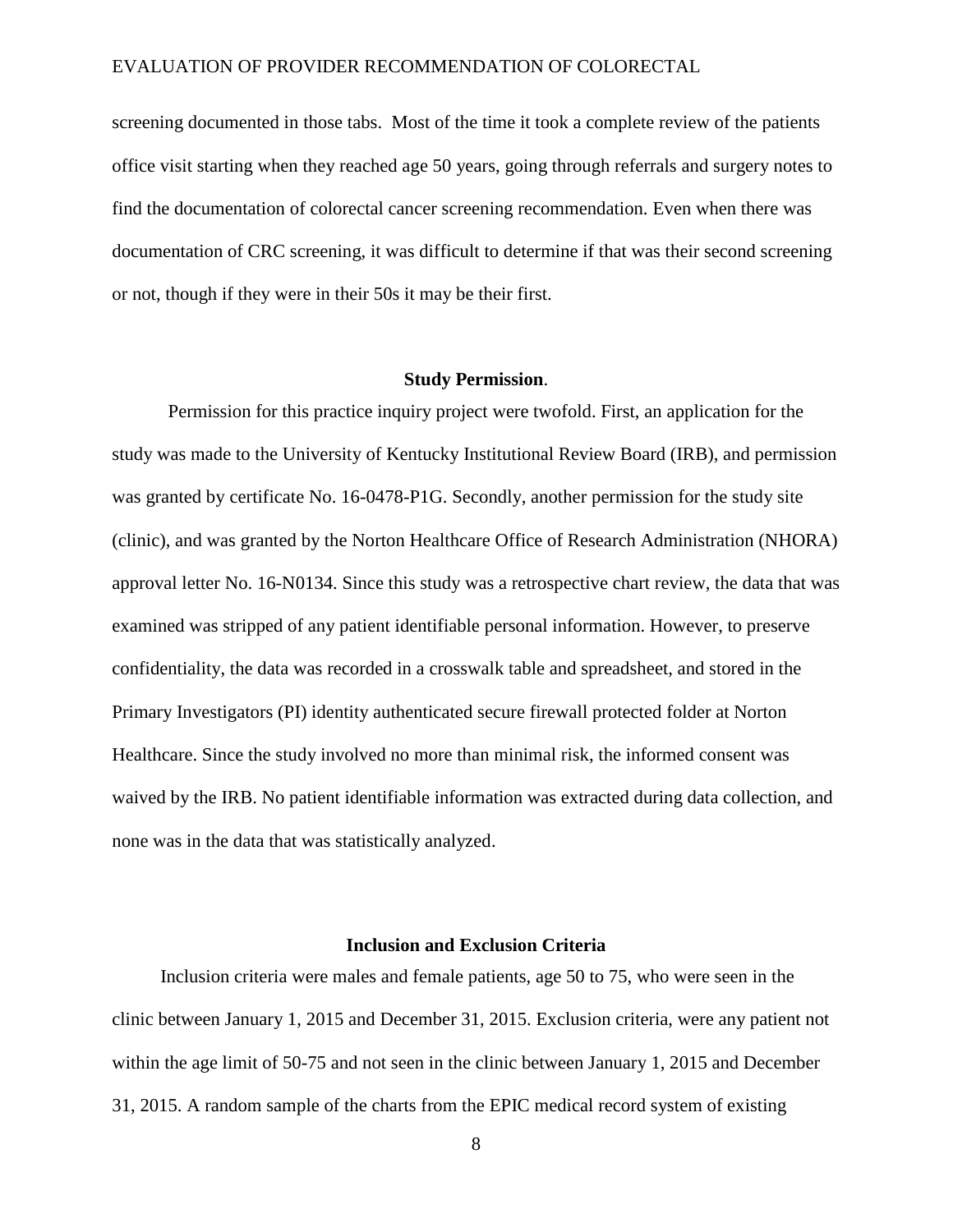patients who met the inclusion criteria were selected for review using research randomizer. A total of 200 charts of patients (100 males and 100 females) were chosen and reviewed, to determine if screening for CRC was ordered, the type of screening recommended, and whether the screening was documented as being completed.

#### **Data Analysis**

Data analysis was completed using the SPSS statistics (Version 23.0) from IBM Inc. Chicago IL. Descriptive statistics were used to summarize patient demographic and clinical characteristics. The Chi-square test of association was used to evaluate for significance of association between two categorical variables as contained in the dataset, (e.g., age, sex, CRC recommendation and documentation). The T-test was used to compare the mean age at which patients were recommended for CRC screening. This study considered values of  $p < 0.05$  to be statistically significant for the analysis.

#### **Results**

#### **Sample Characteristics**

A total of 200 charts were reviewed for this project; 100 female and 100 male patients. The average age of the patients was 58.7 years. Almost three-quarters of the patients (73%) were Blacks/African Americans, 23% were Caucasian/white and less than 3% were Hispanic or other. Few patients classified as Asians (1.5%)

 Of the 200 charts that were reviewed, providers recommended CRC screening for 86% of the patients. Providers documented that CRC screening had been completed for 84% of the patients. There was no significant difference in CRC screening recommendation by age; the patients who were recommended for screening were slightly older (*Mean* = 59) compared to those who were not recommended for screening (*Mean* = 56; see Table 2). Although there was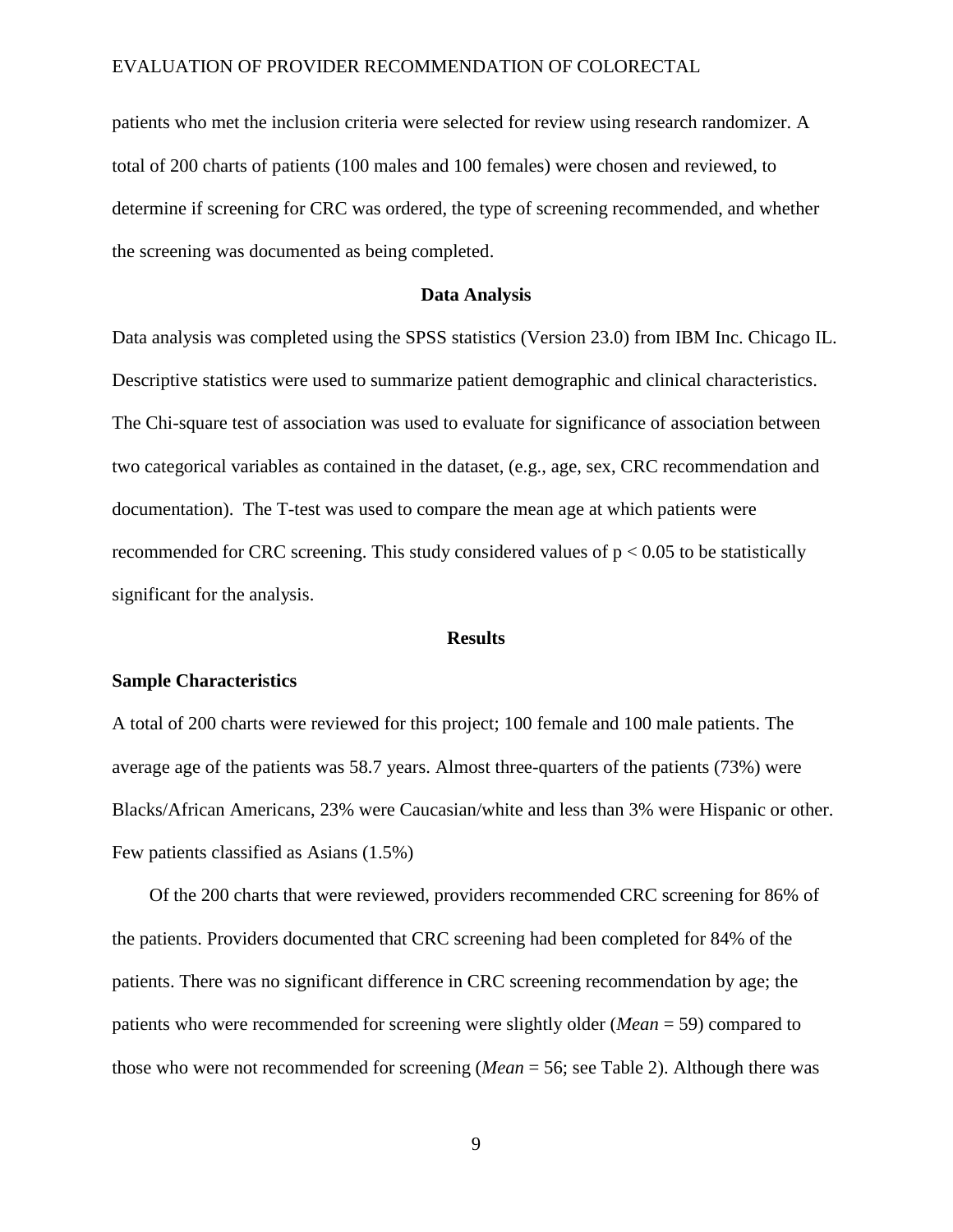no significant difference in, the USPSTF recommends CRC screening begin at 50 years old which is much younger than the average age of patients who were offered screening in this study. In addition providers overwhelmingly recommended colonoscopy (100%) over other screening modalities like FOBT, Flexible sigmoidoscopy, CT colonography and cologuard. There was no statistically significant difference in whether the patients were recommended screening by sex ( $p = .95$ ), or ethnicity ( $p = .80$ ; see table 2).

#### **Discussion**

This practice inquiry project evaluated provider practices in a Louisville primary care clinic. The aim was to determine if the providers were recommending colorectal cancer screening for average at risk patients in accordance with established guidelines. The project in particular sought to determine if the providers were adhering to the USPSTF guideline, which types of screening were recommended, if there was documentation that screening had been completed and if there was a difference of the recommendation and documentation based on ethnicity. As noted above, there was no statistically significant difference in CRC recommendation, documentation of the recommendation and by ethnicity.

 The most glaring practice discovered in this practice inquiry project was that providers did not recommend for CRC screening until 9 years after the USPSTF recommends screening to begin. The other practice noted was that providers mostly recommended colonoscopy for CRC screening. Colonoscopy has always been considered the gold standard for screening of CRC, because it can detect and remove precancerous polyps. It is used to confirm any positive test results from the other screening modalities (American Cancer Society, 2011). This procedure screens the entire large intestine and requires cleansing in advance (Mayo Clinic, 2008).

 The other testing modalities endorsed by different guidelines each have some level of empirical support for their effectiveness (Smith, Cokkinides, Brooks, Saslow, Shah, & Brawley,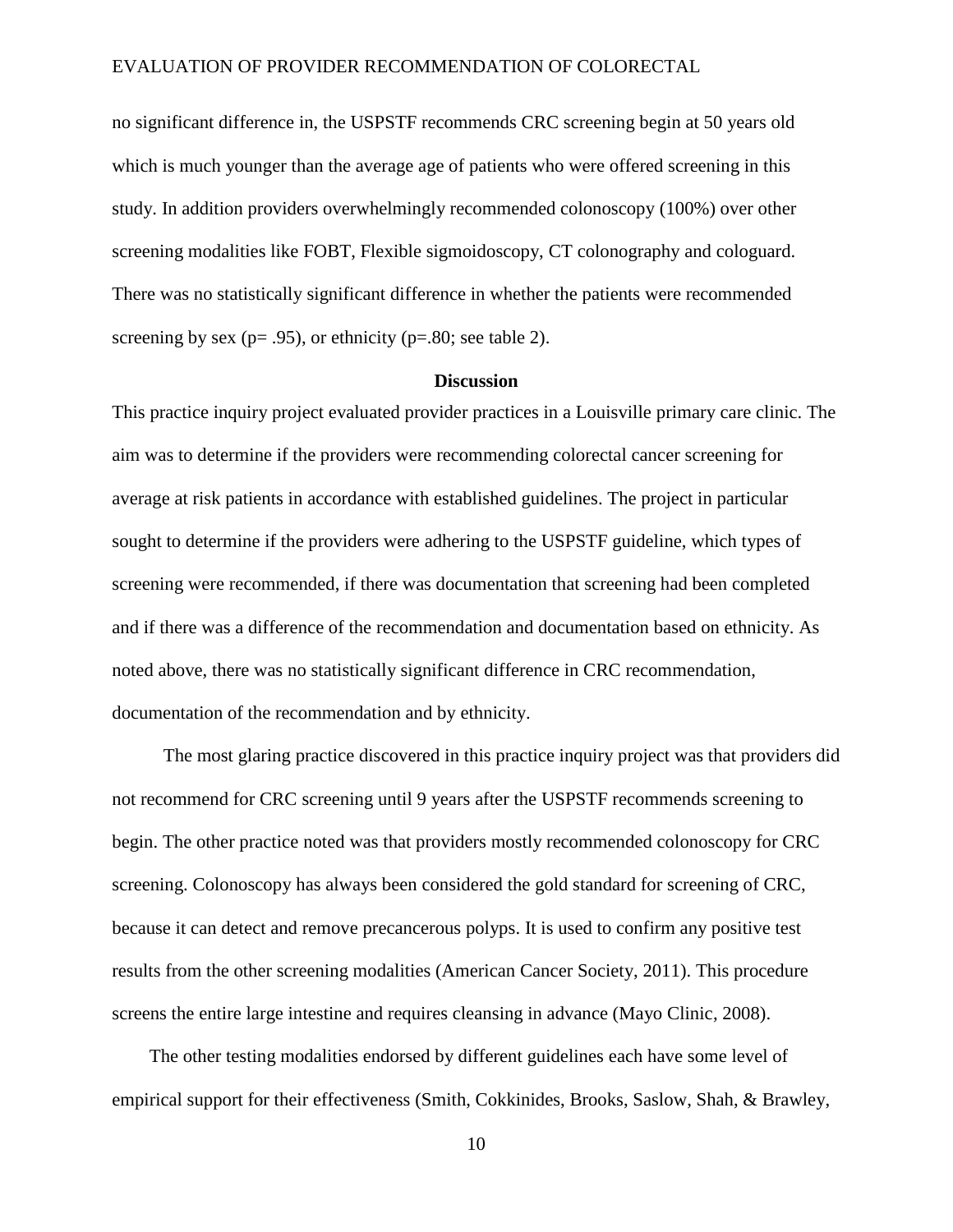2011). They are easy to administer, inexpensive and convenient, but lack sensitivity for precancerous polyps. Colonoscopy on the other hand, notwithstanding the advantages, has been shown to be time consuming for the patients, expensive and has a small but well documented morbidity (USPSTF, 2008). Knowing what type of test the patient prefers will help in increasing testing. Communication between the provider and the patient should be dynamic and personalized to fit the patients' socioeconomic status, age and race. (Walsh, Karliner, Burke, Somkin, Pham & Pasick 2010). This makes it easier for the patient to grasp what the physician is communicating to him/her. The physician should always discuss the different recommended tests for CRC with all patients (Shokar, Carlson, & Weller, 2010). This will increase patient confidence in the process and make them open to screen for CRC. Patients who are offered only colonoscopy for initial CRC screening might not screen at all (Debourcy, Lichtenberger, Felton, Butterfield, Ahnen, & Denberg, 2008).

 In this study providers recommended CRC screening at the average age of 59 years, which is older than the age recommended by the USPSTF. Even though this is comparable to the mean age for screening reported in other studies (Imperiale, et al., 2002), this is not a good trend, especially given the recent increase in incidence of colorectal cancer amongst patients younger than 50 years of age. New research has found the incidence of colorectal cancer to be on the rise among those under 50 years (Reinberg, 2016). There is need for the providers to make sure that they recommend CRC screening for every eligible patient. The situation is made more dire with the increase in the number of patients below 50 years old who have presented with colorectal cancer.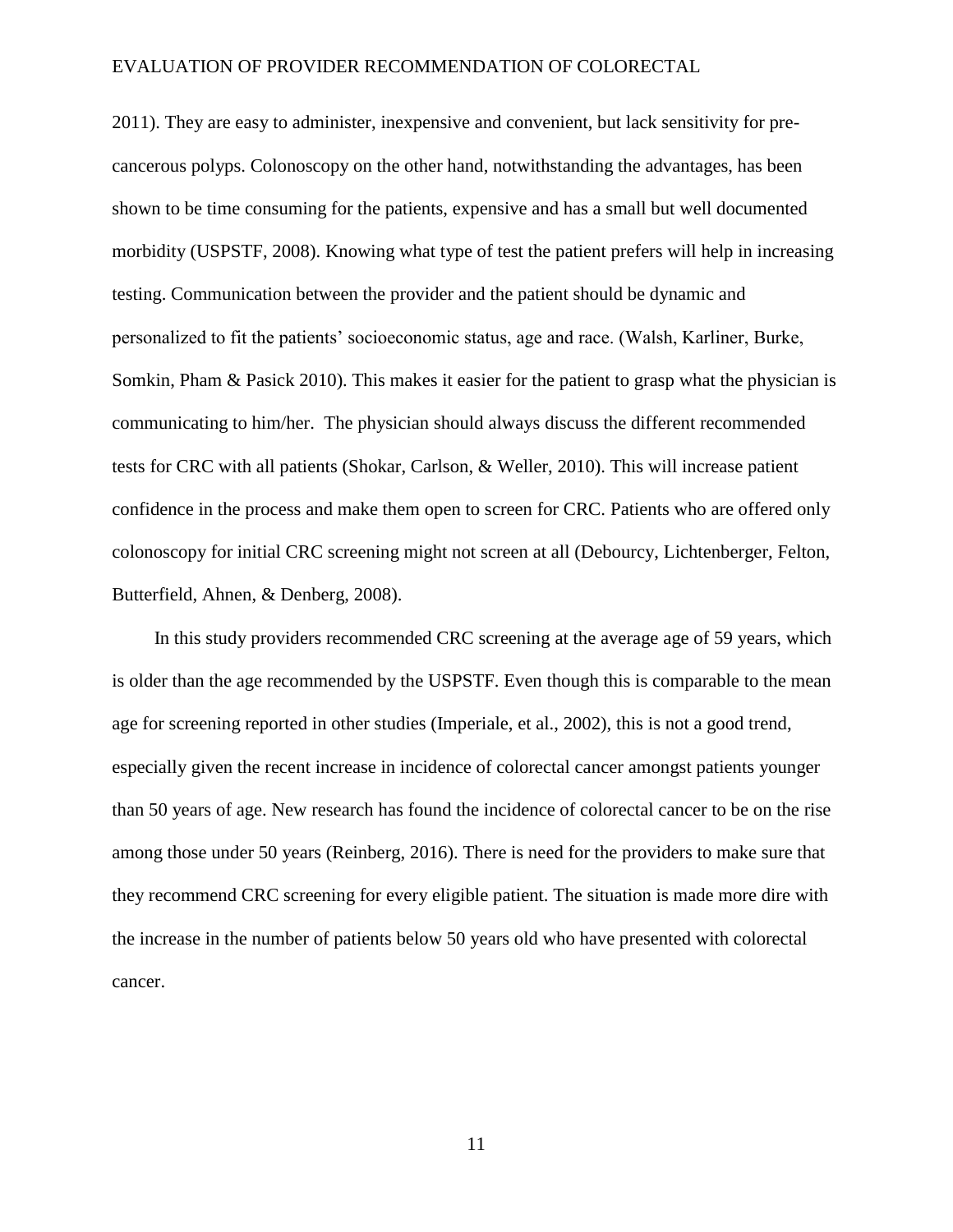#### **Limitations**

There are some limitations to this study. The study was a retrospective chart review of 200 randomly selected medical records from 1800 records of eligible patients seen in the clinic between January 1, 2015 and December 31, 2015. There may be need to increase the sample size, though on the one hand the random sampling for this study decreased any potential bias, on the other hand there were additional 1600 medical records from which the sample size could have been increased. The second limitation is the time frame of the study. Review of charts within a one year span may not be enough to make a definite conclusion about the provider practices in the clinic, though it might point to a trend.

 Another limitation to the study was the confusion created by data checkpoints in the charts. There was a standard health maintenance tab in the charts. Information in the tab, most of the time, did not correspond with information in the doctor's note. When any health maintenance module is completed by the patient, documentation of it in the appropriate place should be automatic to reflect that it was completed or not. The Epic electronic health record is used across the hospital system. Therefore, it should be easy to find any record of a procedure that was performed within the healthcare system. This is not the case here, results of procedures performed in the hospitals sometimes do not cross over to the outpatient clinic. This was the case in some of the charts reviewed.

#### **Implication for clinical practice**

 We are moving from a health maintenance paradigm to a health prevention scheme. Being that CRC is rising amongst people younger than 50, there may be need to revise the recommendations to lower the age threshold. Screening for colorectal cancer is one of the preventative services recommended by the USPSTF. As mandated by the Patient Protection and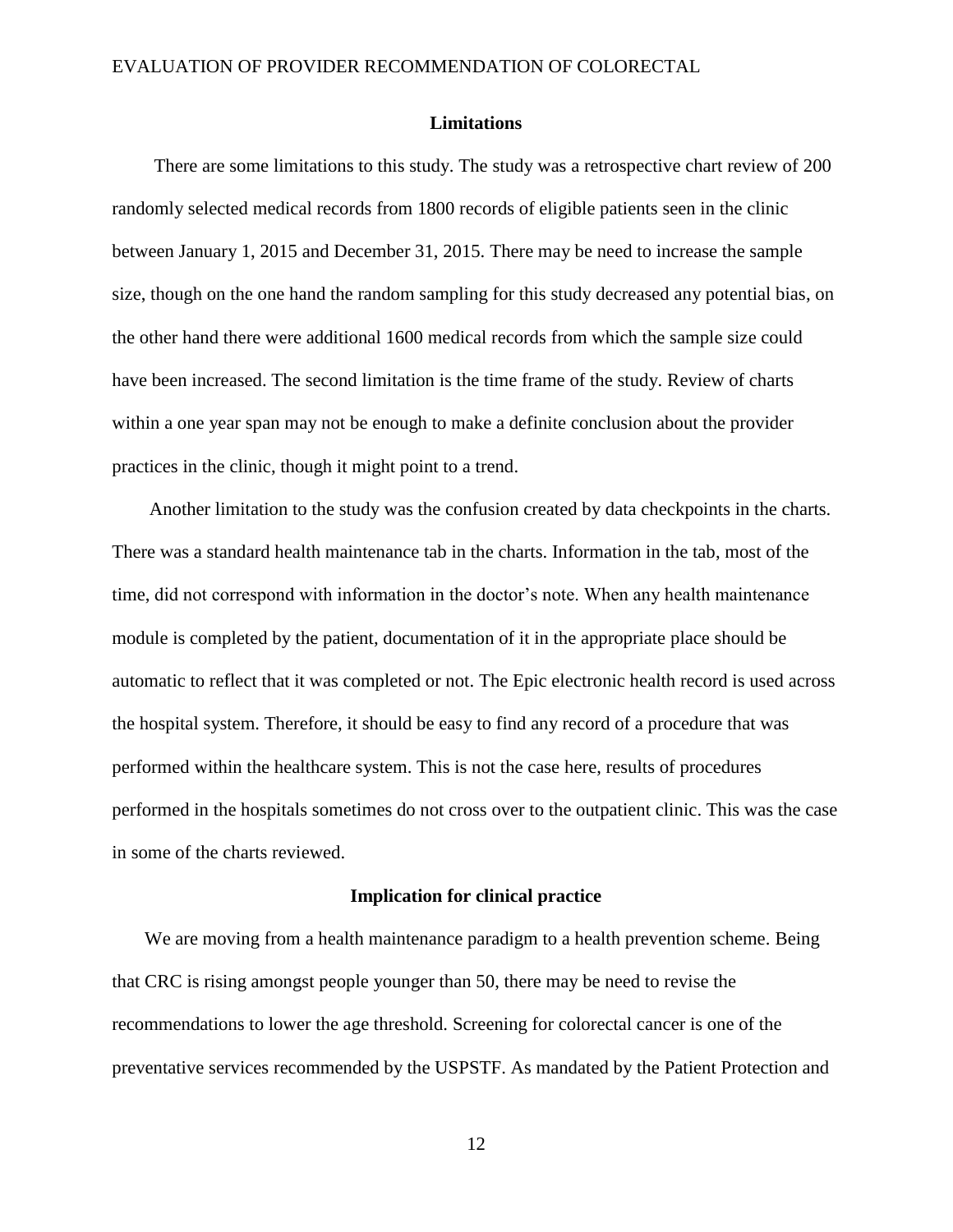Affordable Care Act (Green, Coronado, Devoe, & Allison, 2014), CRC screening is covered in full at no cost to eligible patients. Providers should vigorously advocate for patients to screen for this preventable disease. This can be done by developing a unique communication rapport with the patients. There is also need to increase patient education with regard to the preventative screenings, and monitoring of the providers to ensure they are recommending the relevant screenings when due. This can be done by periodically auditing medical records of patients aged 50-75year, to determine if they are being offered any screening recommendations, as early as possible depending on when they turned 50, or when they started receiving services at the clinic.

 There is also the need to educate the providers on the screening recommendations for CRC screening. The USPSTF guidelines recommend that screening for CRC start at age 50, for the average at risk patient. Providers should adhere to this recommendation. This is especially important given the recent increase in the incidence of colorectal cancer in patients younger than 50.

#### **Recommendations for future study**

 Any future research on this topic in the same clinic or any other healthcare clinic should involve a longitudinal study. This will allow for frequent chart audits to make sure that CRC recommendations are made and also recorded as completed. Providers should also inform the patients of all the different testing modalities available for CRC screening. This might increase compliance. Having mentioned the limitations of the study, a process review of the documentation module and a subsequent quality improvement plan in this clinic can be used to drastically improve the above mentioned shortcomings.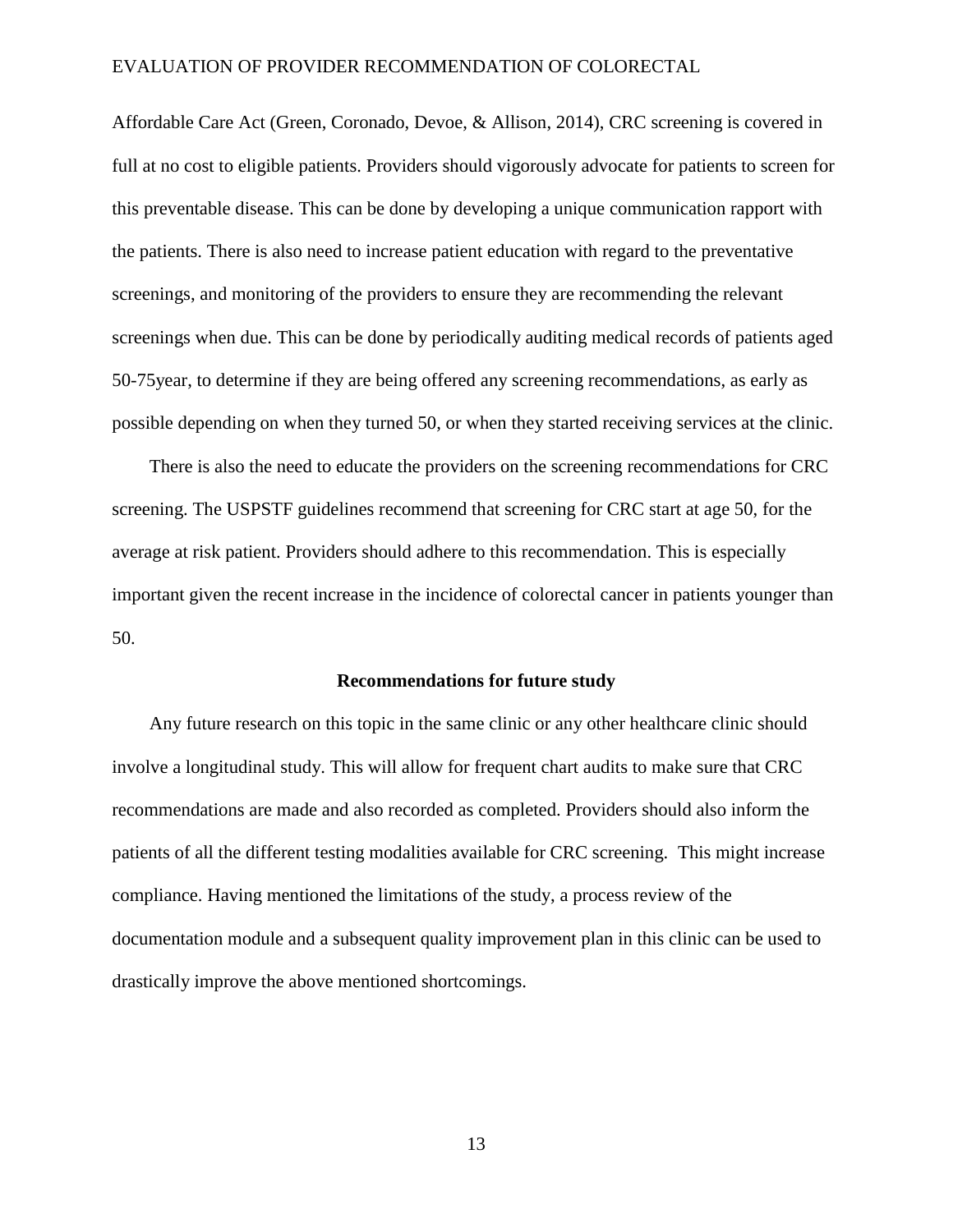#### **Conclusion**

 Colorectal cancer is a disease that can be prevented by routine screening. The Affordable Care Act mandates that CRC screening be covered at no cost for average at risk patients aged 50- 75 years. The incidence of this preventable disease has started appearing in patients younger than 50 years. This makes it more imperative for the provider to recommend for the relevant screenings and also teach patients about need to complete the screening and the risk of not doing so. In this study, almost two thirds of the study population were African Americans. There was no significant difference in CRC screening recommendation based on diversity. This being said, the choice of actual screening or not depends on the patient. The provider can only impress on the patient the need to screen for the disease, but cannot force them to do so. Educating the patients on the need to do so, might increase compliance.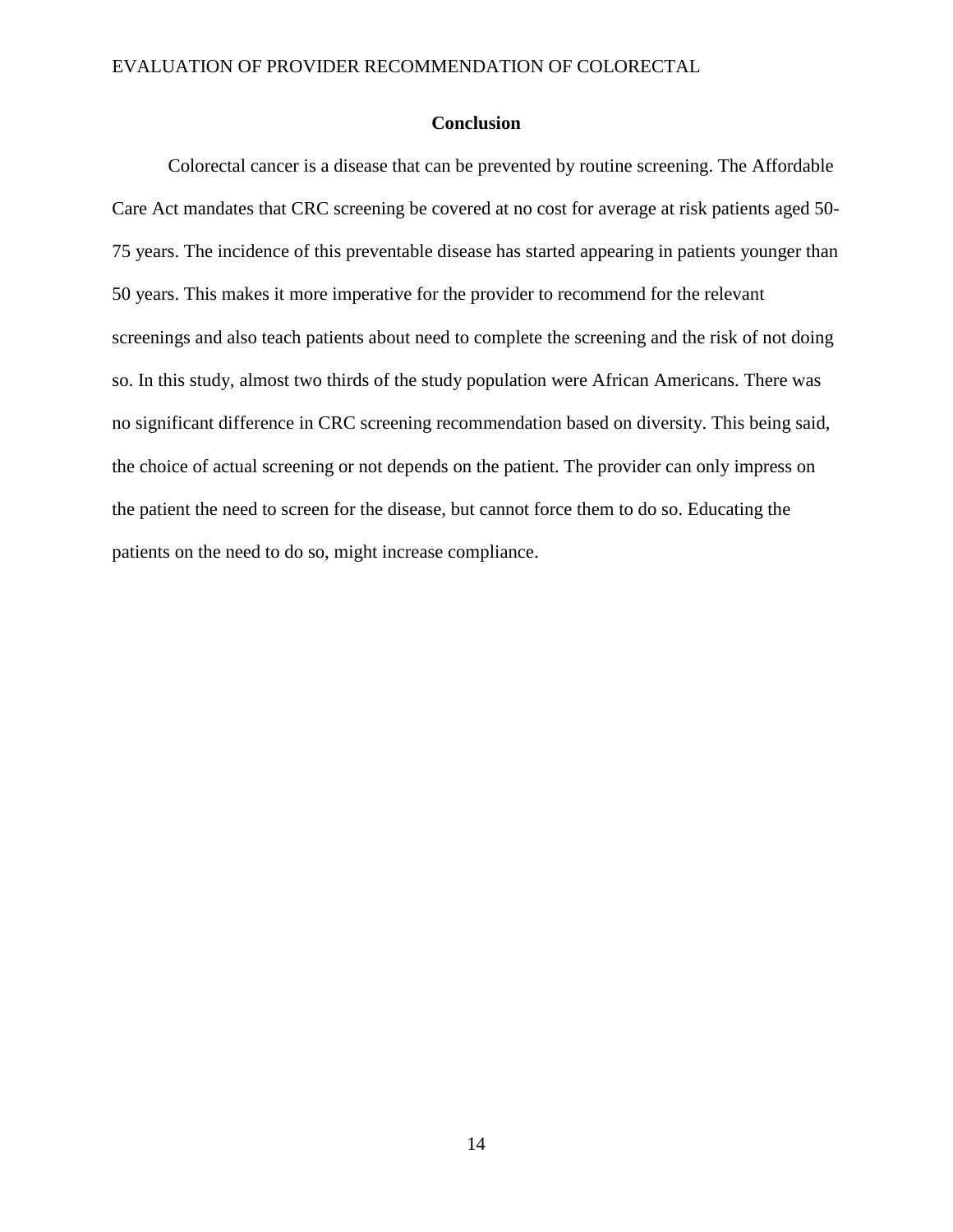#### References

- Ahmed, N. U., Pelletier, V., Winter, K., & Albatineh, A. N. (2013). Factors explaining racial/ethnic disparities in rates of physician recommendation for colorectal cancer screening. *American Journal of Public Health*, 103, 7, e91-e99.
- American Cancer Society*. Colorectal Cancer Facts and Figures* (2011-2013). Retrieved from http://www.cancer.org/research/cancerfactsfigures/colorectalcancerfactsfigures/colorectal -cancer-facts-figures-2011-2013-page.
- American Cancer Society. *Colorectal Cancer Facts and Figures*. (2014-2016). Retrieved from http://www.cancer.org/acs/groups/content/documents/document/acspc-042280.pdf
- Bobbins-Domingo, K. (2016, June 21). Screening for Cancer: US Preventative Services Task Force Recommendation Statement. *Journal American Medical Association*, *315*(23), 2564-2575. http://dx.doi.org/10:1001/jama.2016.5989.
- Centers for Disease Control and Prevention, (2015). *Leading causes of death*. Retrieved from http://www.cdc.gov/nchs/fastats/leading-causes-of-death.htm.
- Debourcy, A. C., Lichtenberger, S., Felton, S., Butterfield, K. T., Ahnen, D. J., & Denberg T. D., (2008). Community-based performances for stool cards versus colonoscopy in colorectal cancer screening. J. Gen Intern Med. 23(2): 169-174.
- Djenaba, A. J., King, J. B., Miller, J. W., & Richardson, L. C. (2012). Prevalence of Colorectal Cancer Screening among Adult- Behavioral Risk factor Surveillance System, U.S. 2010. *Morbidity and Mortality Weekly Report*, *61*, 51-61.
- Feldstein, A. C., Perrin, N., Liles, E. G., Smith, D. H., Rosales, A. G., Schneider, J. L., ... Glasgow, R. E. (2012, Jan-Feb). Primary Care Colorectal Cancer Screening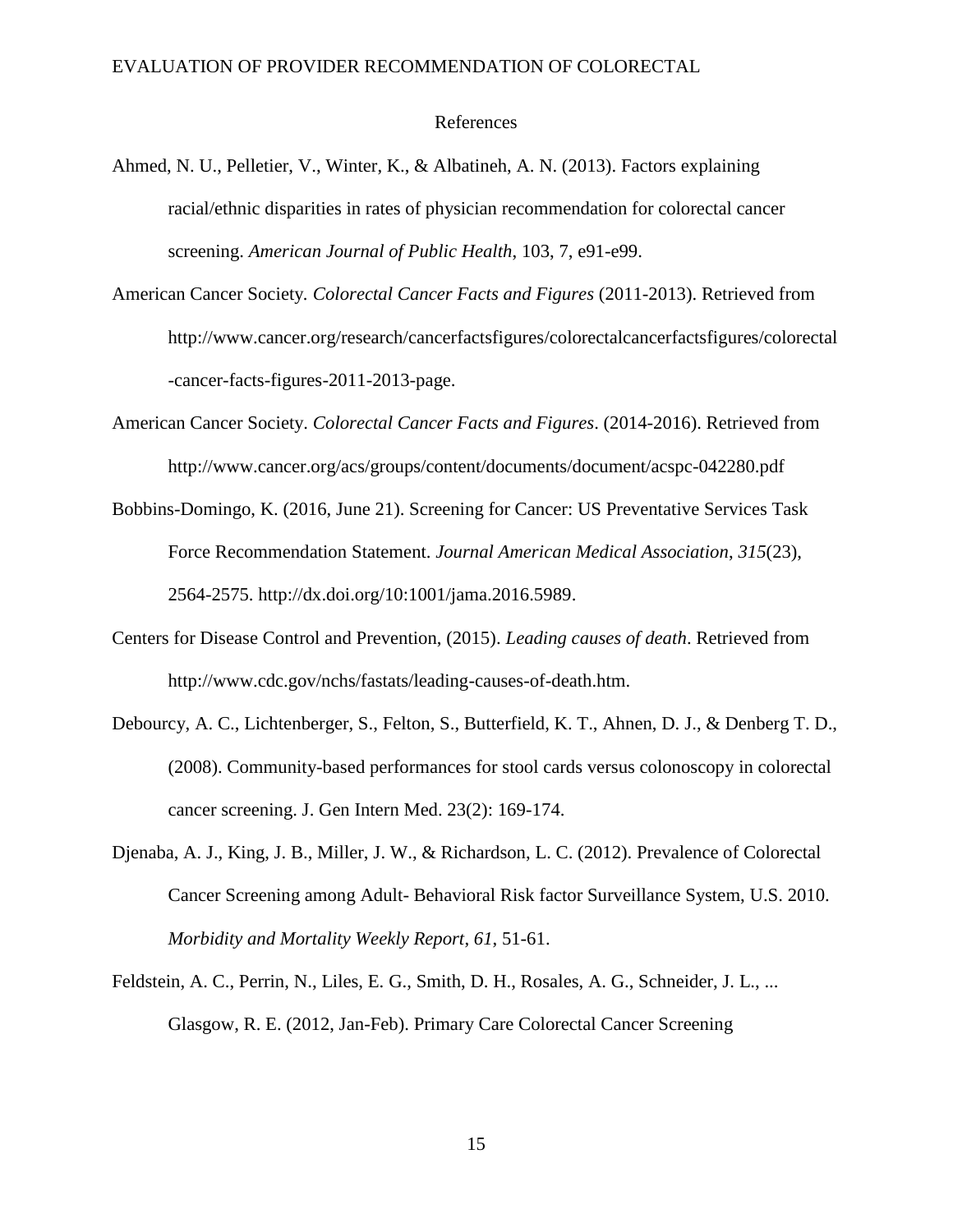Recommendation Patterns: Associated Factors and Screening Outcomes. *Medical Decision Making,* 198-208.

- Freedman, A. N., Slattery, M. L., & Ballard-Barbash, R. (2009). Colorectal Cancer risk prediction tool for white men and women without known susceptibility. *Journal of Clinical Oncology*, *27*(5), 686-693.
- Green, B. B., Coronado, G. D., Devoe, J. E., & Allison, J. (2014). Polices to achieve health equity; navigating the murky waters of colorectal cancer screening and health reform, *American Journal of Public Health*, 104(6), 982-986.
- Haggstrom, D. A., Klabunde, C. N., Smith, J. L., & Yuan, G. (2012). Variation in Primary Care Physicians' Colorectal Cancer Screening Recommendations by Patient Age and Comorbidity. *Journal General Internal Medicine*, *28*(1), 18-24.
- Hawley, S. T., McQueen, A., Greisinger, A. J., Coan, S. P., Myers, R., & Vernon, S. W. (2012, May 15). Preferences for colorectal cancer screening tests and screening test use in a large multispecialty primary care practice. *Cancer*, 2726-2734.
- Health People 2020. (2016). Healthy People 2020: Cancer. *Office of disease Prevention and Health Promotion*. Retrieved from https://www.healthypeople.gov/2020/topicsobjectives/topic/cancer/objectives.
- Holden, D. J., Jonas, D. E., & Porterfield, D. S. (2010). Systemic Review: Enhancing the use and quality of colorectal cancer screening. *Annals Internal Med*, *43*(3), 161.
- Imperiale, T. F., Wagner, D. R., Lin, C. Y., Larkin, G. N., Rogge, J. D., & Ransohoff, D. F. (2002). Results of Screening Colonoscopy among Persons 40 to 48 years of age. New England Journal of Medicine, 346: 1781-1785.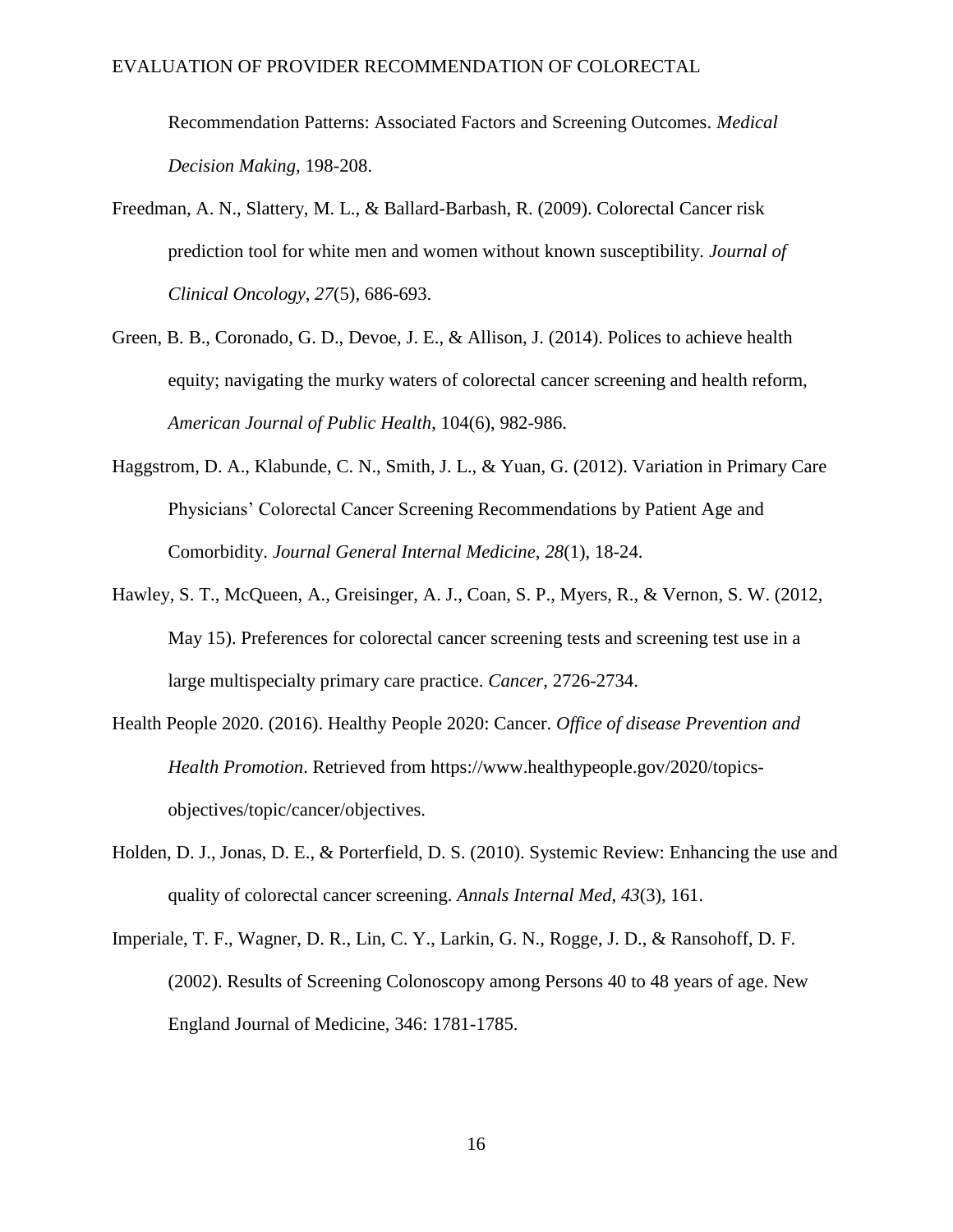Kentucky Department of Public Health. (201-2013). Kentucky Colon Cancer Advisory Committee Annual Report. Retrieved from https://chfs.ky.gov/NRrdonlyres/207DAFFB-40CD-934E-

D30F65D42BD/0/2013ColonCancerScreeningAdvisoryCommitteeReportFinal.pdf.

- Kentucky Laws Annotated KRS214.540, KRS 214.542 & KRS214.544. Retrieved from Irc.ky.gov.
- Knight, J. A., Kanotra, S., Siameh, S., Jones, J., Thompson, B., & Thomas-Cox, S. (2015, June,). Understanding Barriers to Colorectal Cancer Screening in Kentucky. *Preventing Chronic Disease*, *12*, 1-9.
- MacBride, M. B., Pruthis, S, & Bevers, T. (2012). The evolution of breast cancer selfexamination to breast awareness. *Breast Journal*, 18, 641-643. http://doi:10.1111/tbj.12023
- Maciosek, M. V., Coffield, A. B., & Flottemesch, T. J. (2010). Greater use of preventative services in U.S. healthcare could save lives at little or no cost. *Health Affairs*, *29*, 1656- 1660.
- Mayo Clinic Health Letter. (2008).Tools for healthier life; colorectal cancer screening, what's stopping you? Retrieved from www.Healthletter.MayoClinic.com.
- National Cancer Institute. *Colorectal Cancer Screening PDQ*. (2015). Retrieved from http://www.cancer.gov/cancertopics/factsheet/detection/colorectal-screening.
- Reinberg, S. (2016). Healthday Colon cancer rising in people under 50. Retrieved from http://www.cbsnews.com/news/colon-cancer-rising-in-people-under-50.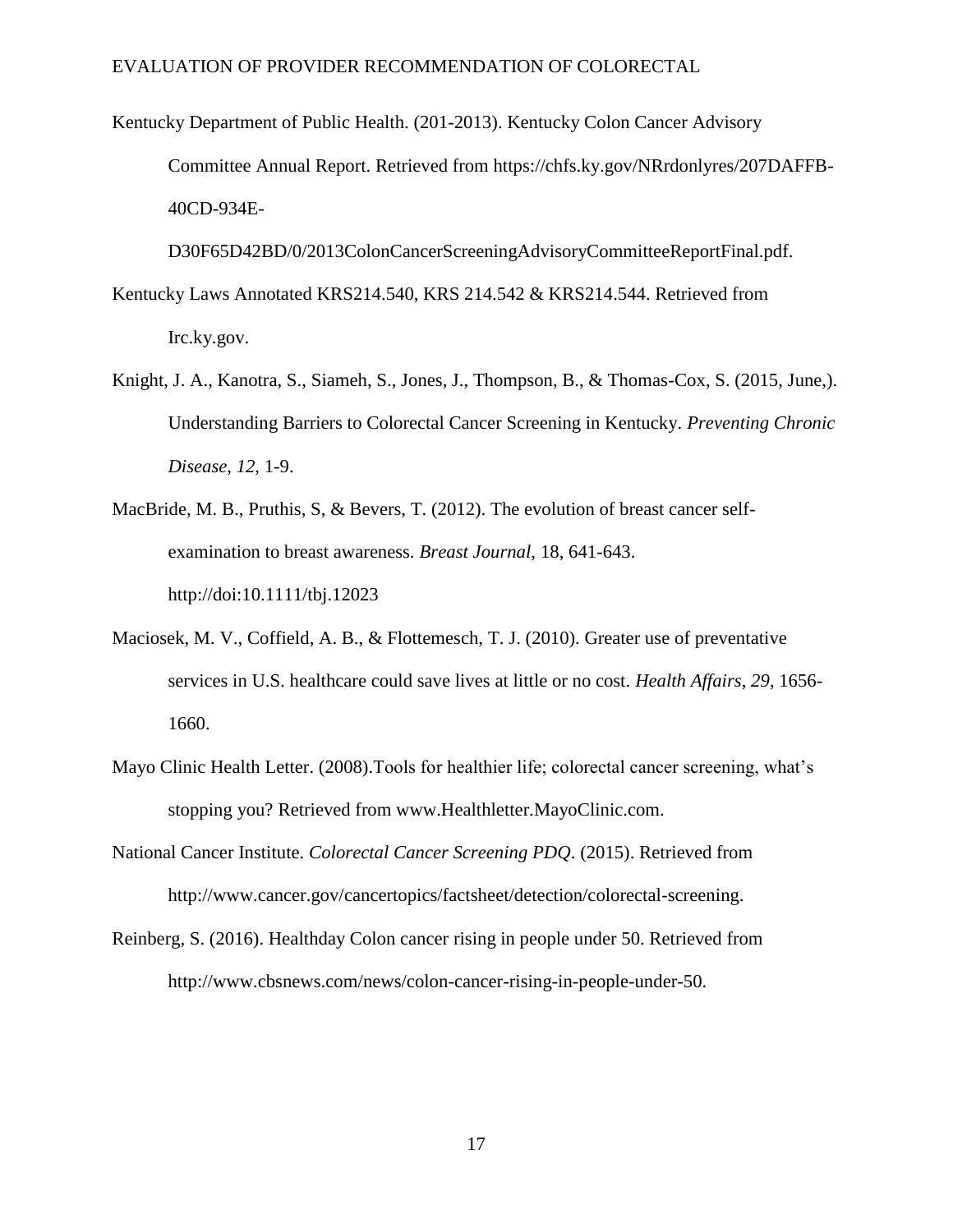- Shokar, N. K., Carlson, C. A., & Weller, S. C. (2010). Informed decision making changes test preference for colorectal cancer screening in a diverse population. *Annals of Family Medicine,* (8)2. 141-150
- Smith R. A., Cokkinides, V., Brooks, D., Saslow, D., Shah, M., & Brawley O. W. (2011). Cancer screening in the United States, 2011: A review of current American Cancer Society guidelines and issues in cancer screening. *Cancer Journal for Clinicians*. 61(1), 8-30.
- Smith, R. A., Andrews, K., Brooks. D., DeSantis, C. E., Fedewa, S. A., Lortet-Tieulent, J., Manassaram-Baptiste, D., Brawley, W., & Wender, R. C. (2016). Cancer Screening in the United States, 2016: A review of current American Cancer Society guidelines and current issues in cancer screening. Retrieved from

http://onlinelibrary.wiley.com/doi/10.3322/caac.21336/full.

- United States Preventive Services Task Force. Screening for colorectal cancer: (2008). US Preventative Services Task Force recommendation statement. *Annals Internal Medicine*. 33(1): 88-100.
- United States Preventive Services Task Force. (2016). Screening for colorectal cancer US Preventative Services Task Force recommendation statement. *Journal American Medical Association*, *315*, 2564-2575. Retrieved from http://jama.jamanetwork.com/article.aspx?articleid=2529486.
- Walsh, J. M. E., Karliner, L., Burke, N, Somkin, C. P., Pham, L. A., & Pasick, R. (2010). Physicians' approaches to recommending colorectal cancer screening: A Qualitative study. *Journal of Cancer Education*, 25, 385-390.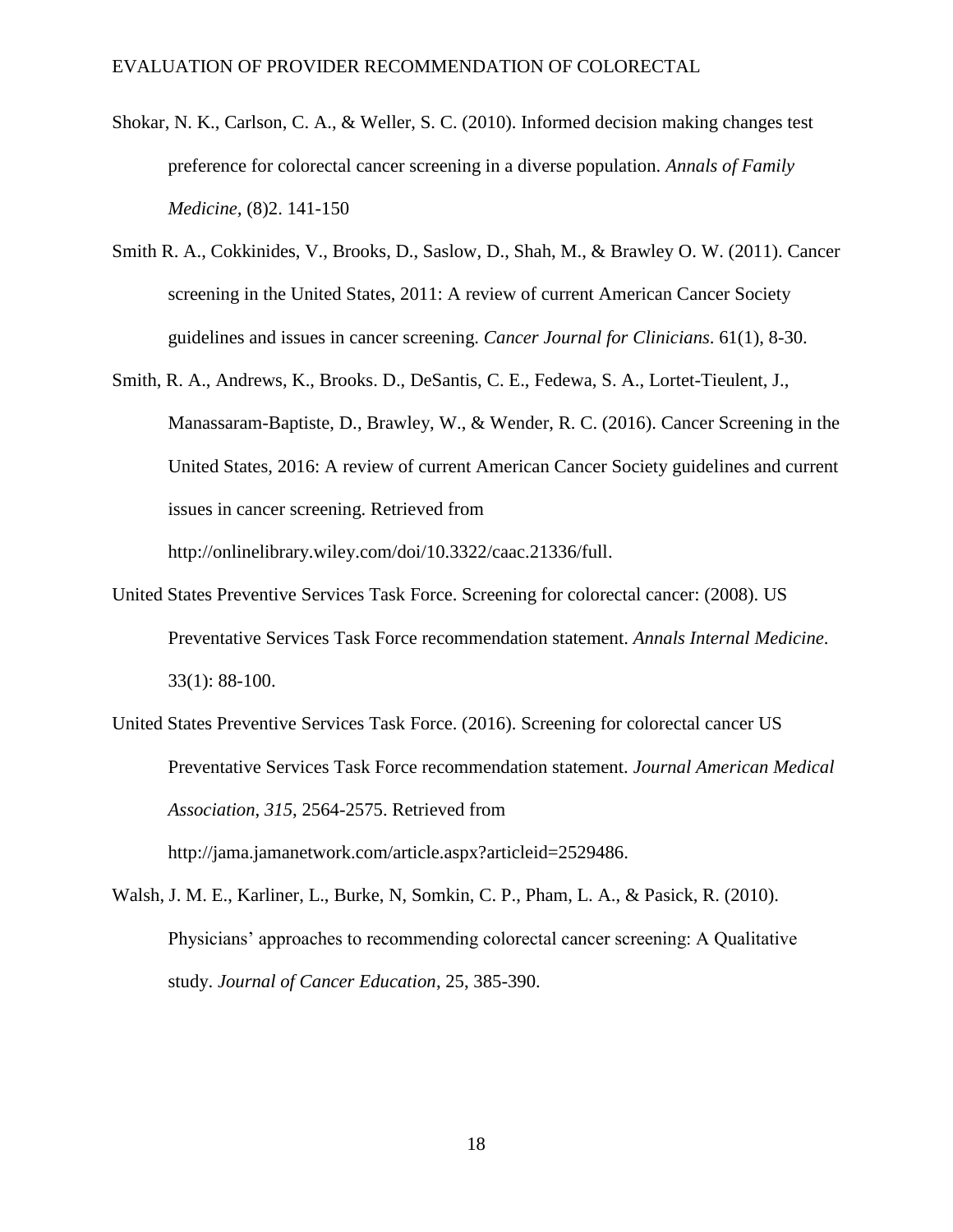# Table 1

*Demographic and clinical characteristics of the study sample (N =200)*

|                             | n(%)          |  |  |
|-----------------------------|---------------|--|--|
| Age, Mean (SD)              | 58.72 (6.32)  |  |  |
|                             |               |  |  |
| Race                        |               |  |  |
| African American            | 146 (73%)     |  |  |
| Asian                       | 3(1.5%)       |  |  |
| Caucasian                   | 46 (23%)      |  |  |
| Hispanic                    | 4(2%)         |  |  |
| Other                       | $1(0.5\%)$    |  |  |
|                             |               |  |  |
| Sex                         |               |  |  |
| Female                      | $100(50.0\%)$ |  |  |
| Male                        | $100(50.0\%)$ |  |  |
|                             |               |  |  |
| CRC screening recommended   |               |  |  |
| Yes                         | 172 (86%)     |  |  |
| N <sub>o</sub>              | 28 (14%)      |  |  |
|                             |               |  |  |
| CRC Documented as completed |               |  |  |
| Yes                         | 167 (84%)     |  |  |
| N <sub>o</sub>              | 33 (16%)      |  |  |
|                             |               |  |  |